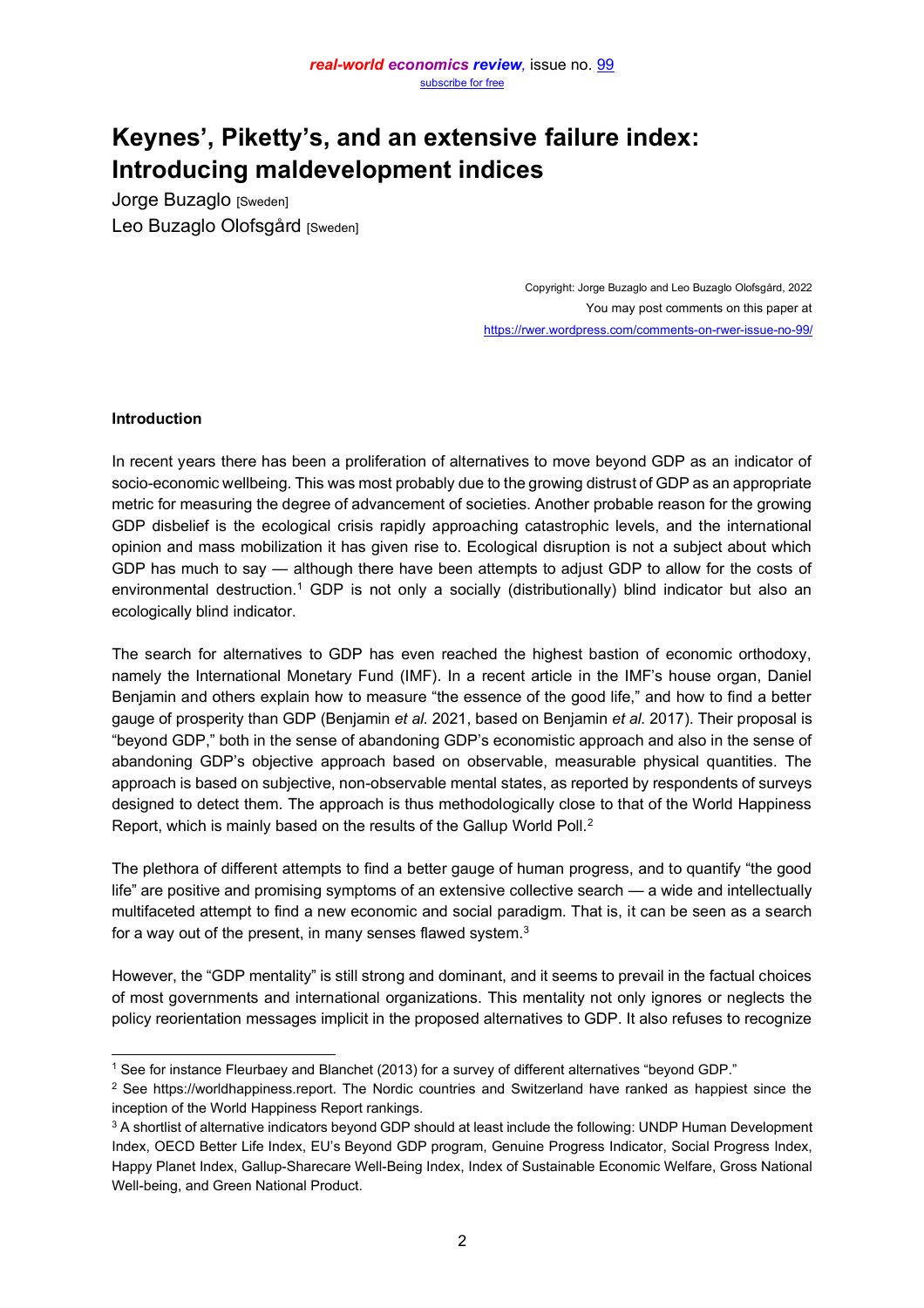the flaws and ills of the present system, since long been denounced by numerous social thinkers and reformers.

One most prominent such thinker and reformer economist, John Maynard Keynes, introduced the concluding chapter, on the social philosophy underpinning his book — The General Theory of *Employment, Interest, and Money — with the sentence:* 

The outstanding faults of the economic society in which we live are its failure to provide for full employment and its arbitrary and inequitable distribution of wealth and incomes.

It is relevant to remind economists, including Keynesian economists, of these final words. Keynes is here taking distance from, or negating, the supposed economic laws of distribution. The distribution of incomes is for Keynes *arbitrary*, that is, it does not follow any such law, as for instance the marginal productivity law. The same applies to the distribution of wealth, i.e. accumulated incomes/profits. This means that the distribution of wealth and incomes can for Keynes be modified without that impinging on some ineluctable economic law. What is more, for Keynes the rules according to which wealth and incomes are distributed *should* be changed, because they are inequitable.

We live now, 86 years after *The General Theory*, and after several decades of the dismantlement of the Welfare State, back in economic societies with levels of income and wealth inequality, and with employment problems, similar to those of Keynes' time. To that, we must now add the new and very ominous risks inherent in the impending climate catastrophe.

This should be seen as a real failure, and urgent measures should be taken to get rid of it. The first rational measure in such a situation should be to carefully scrutinize the state we are in. This is where the idea of failure indices comes in. While alternatives to GDP try to show what a better life should look like, and rank countries according to how far they have reached in that direction, a failure index should show what are the unsolved faults and flaws of present societies needing urgent attention, and how far they have come in solving them.

## **A Keynesian and an eco-Keynesian index**

So we can now introduce our first failure index, a venerable Keynes index. The Keynes index simply tries to implement an empirical evaluation of the fundamental ailments of present societies as diagnosed by Keynes, namely unemployment, income inequality, and wealth inequality. Three flaws whose magnitude  $-$  that for simplicity we assume of the same weight and importance  $-$  is measured by particular indicators. This index will we call Keynes1.

We also define a Keynes2 index, an eco-Keynesian index. To our knowledge, Keynes did not refer to the environmental question in his writings. But he was a compelling and persuasive critic of the ostensible flaws of the societies of his time. Confined as they were within the stringent paradigm of freemarket *laissez-faire*, those societies were not allowed to search, let alone to provide, any solution to their multiple faults. Flaws that the spontaneous general equilibrium of *laissez-faire* could not solve, would soon be "solved" by the mechanism of the spontaneous "extended general equilibrium" which includes markets, and also non-market mechanisms such as politics and conflict—including war and revolution.

The ecological crisis, and in particular the global warming crisis, are flaws with implications more grievous than that of the inequality and employment crises. These flaws also cannot be addressed and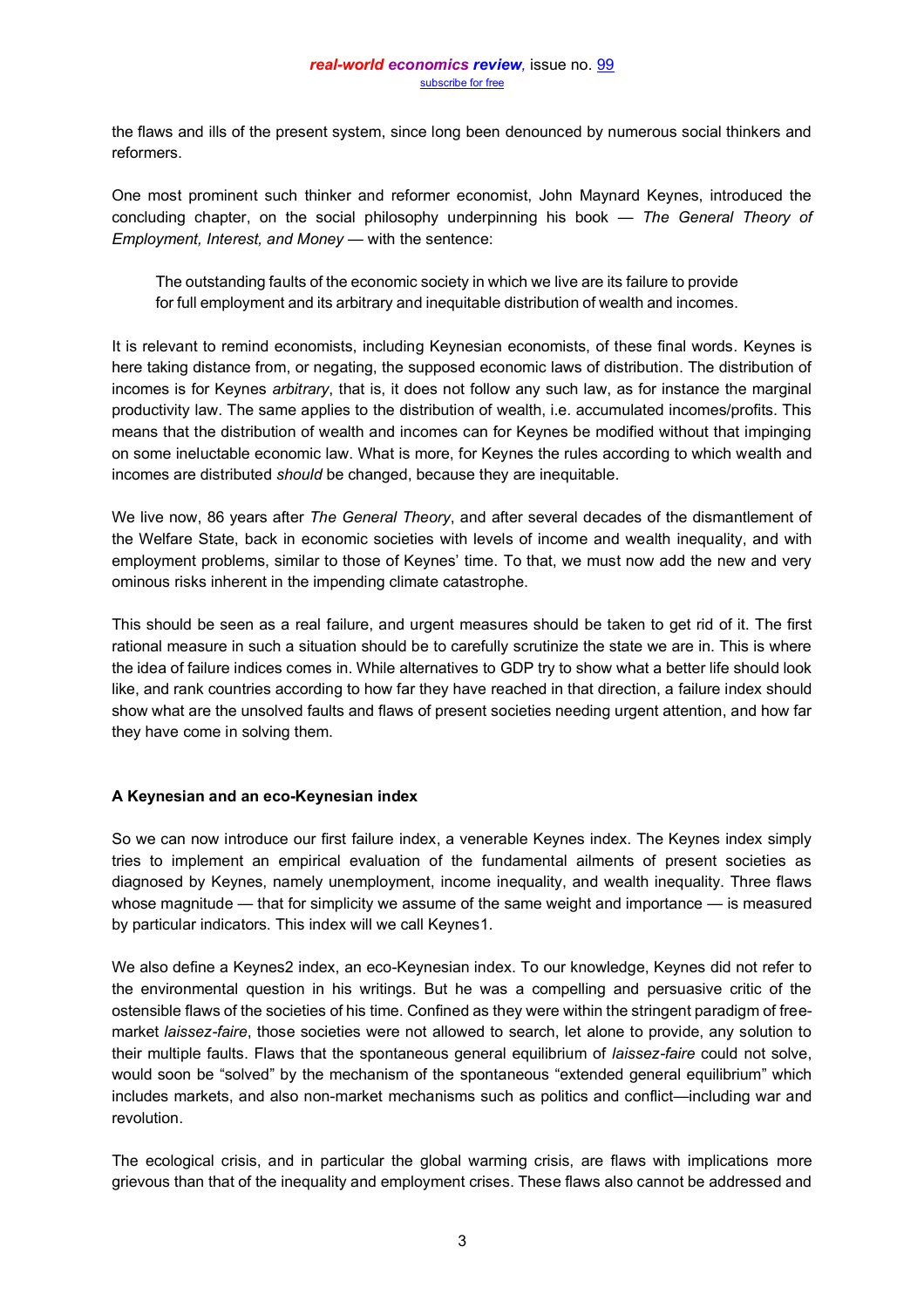solved by the spontaneous general equilibrium of markets. If not addressed and solved by the conscious agency of collective bodies such as governments and international initiatives and organizations, there is the very real risk that they will be "solved" by the "extended general equilibrium" mechanism that includes war, and also political and ecological collapse.

It is quite natural to assume that a Keynes of today would include global warming, or more precisely, the unsustainable emissions of greenhouse gases (GHG), among the outstanding faults of societies existing in our time. We may confidently also assume that Keynes would consider the ecological crisis, and particularly the global warming crisis, such an urgent and important problem as the income and wealth inequality, and unemployment crises. An eco-Keynesian failure index should then include an ecological GHG indicator, and with the same weight, a socio-economic flaw index comprising unemployment and income and wealth inequality, our previous Keynes1 index. This will be called the Keynes2 index.

# **A ³PikeWW\´ failure index**

The *World Inequality Report 2022* (WIR22) is the collective work of dozens of researchers, coordinated by Lucas Chancel, Thomas Piketty, Emmanuel Saez, and Gabriel Zucman (see Chancel *et al.* 2022). As they state on page 10 of the executive summary:

Economic growth numbers are published every year by governments across the globe, but they do not tell us about how growth is distributed across the population  $-$  about who gains and who loses from economic policies. Accessing such data is critical for democracy. Beyond income and wealth, it is also critical to improve our collective capability to measure and monitor other dimensions of socio-economic disparities, including gender and environmental inequalities.

The authors of the WIR22 are here implicitly criticizing the GDP indicator for not taking account of how income or well-being is distributed among persons — a criticism that by the way also applies to most proposed alternatives to GDP. The WIR22 report considers it of critical importance to be able to accurately assess the magnitude of income and wealth inequality, and also of gender and environmental disparities. They provide a wide up-to-date and consistent dataset covering these aspects for a representative list of 26 countries comprising a large majority of the world population.

WIR22 is a precious mine from where to extract data for our Keynes1 and Keynes2 indices. From WIR22 data can also a meaningful failure index be defined which includes what for its authors are the four critical flaws of income, wealth, gender inequality, and environmental damage (GHG emissions). For brevity we call this index Piketty1  $-$  Piketty being a well-known name among economists and representative of the large group of researchers behind the Report. Piketty2 includes the four indices of Piketty1, plus a fifth indicator of transparency. The transparency indicator measures the level of availability and quality of economic inequality data, as assessed by WIR22 together with the United Nations Development Program (UNDP).

# **Estimating Keynes' failure indices**

Keynes' first index defined above is Keynes1, which includes Keynes' three defined flaws of unemployment, income inequality, and wealth inequality. Keynes1 is the simple average, for each country, of the corresponding unemployment and inequality indices. Indices vary between 0 and 1.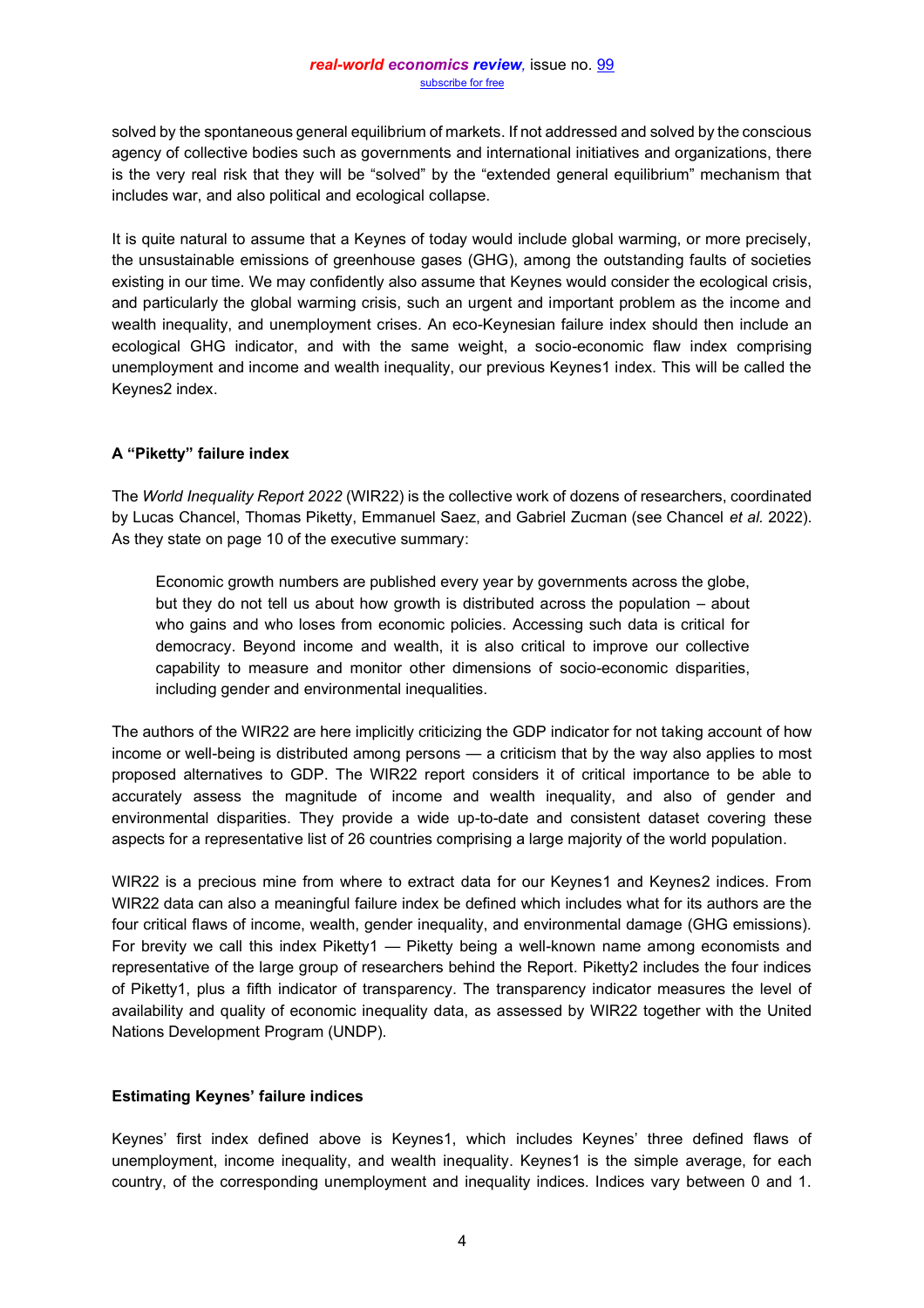From raw data for flaw  $x_i$  (for instance, the rate of unemployment) in country i, index  $I_i$  for (the rate of unemployment in) country  $i$  is obtained by making:

$$
I_i = \frac{x_i - x_{min}}{x_{max} - x_{min}} \quad (1)
$$

where  $x_{max}$  and  $x_{min}$  are the highest and lowest country (unemployment) values respectively.

A composite index is composed of several indices. Composite index  $I_i^c$  (e.g. Keynes1) for country  $|i\rangle$ , is the sum of the *n* different indices, divided by the number *n* of indices (three in the case of Keynes1). That is,  $I_i^c$  is the simple average of the *n* different  $I_i$ :

$$
I_i^c = \sum_{p=1}^n \frac{I_{i,p}}{n} \,. \tag{2}
$$

Composite index  $I_i^c$  will not, in general, vary between 0 and 1. For convenience, to obtain 0 to 1 values we re-index it, defining indexed  $|I_i^{c'}|$ :

$$
I_i^{c'} = \frac{I_i^c - I_{min}^c}{I_{max}^c - I_{min}^c} \,. \tag{3}
$$

This is how Keynes1  $-$  and all indices in this paper  $-$  are constructed. The second index, Keynes2, assumed that a present-day Keynes would possess an ecological consciousness as strong as his economic and social consciousness. Keynes2 index gives then the ecologically harmful GHG emissions the same weight as Keynes' socio-economic flaw indicator Keynes1. That is, Keynes2 is the (reindexed) arithmetic mean of Keynes1 and GHG emissions.

We now briefly comment on the definitions and sources of the indicators composing the Keynes' indices  $-$  a detailed description is given in the Appendix. (An Excel spreadsheet with the raw data on components and indices for the 26 countries can be requested from the authors.)

The carefully and laboriously constructed WIR22 dataset is the source of our Keynes1 and Keynes2 failure indices, except for the rate of unemployment, which is not included in WIR22. Employment-topopulation data from the UN Human Development Report are used instead. According to the data, countries with the highest non-employment rates are countries such as Algeria, South Africa, and Morocco, where women's employment is low. Countries with the highest employment rates are China, Indonesia, and Israel.

WIR22 country-sheets provide information for the remaining two components of Keynes1 (income and wealth inequality), and the ecological component of Keynes2 (GHG emissions per capita).

In WIR22 income inequality is gauged by the ratio of the average income of the top 10 percent to the average income of the bottom 50 percent (income gap). The 10 to 50 percent income gap is one of many possible measures of income inequality and a plausible one. Of the 26 countries of the report, the highest income inequality is found in South Africa, and Latin America (Mexico, Chile, and Brazil). Countries with the lowest income inequality are Sweden, France, and Italy.

WIR22 country sheets do not provide measures of wealth inequality. They do provide data for computing our own wealth inequality index: the top 10 to bottom 50 percent ratio of the shares of total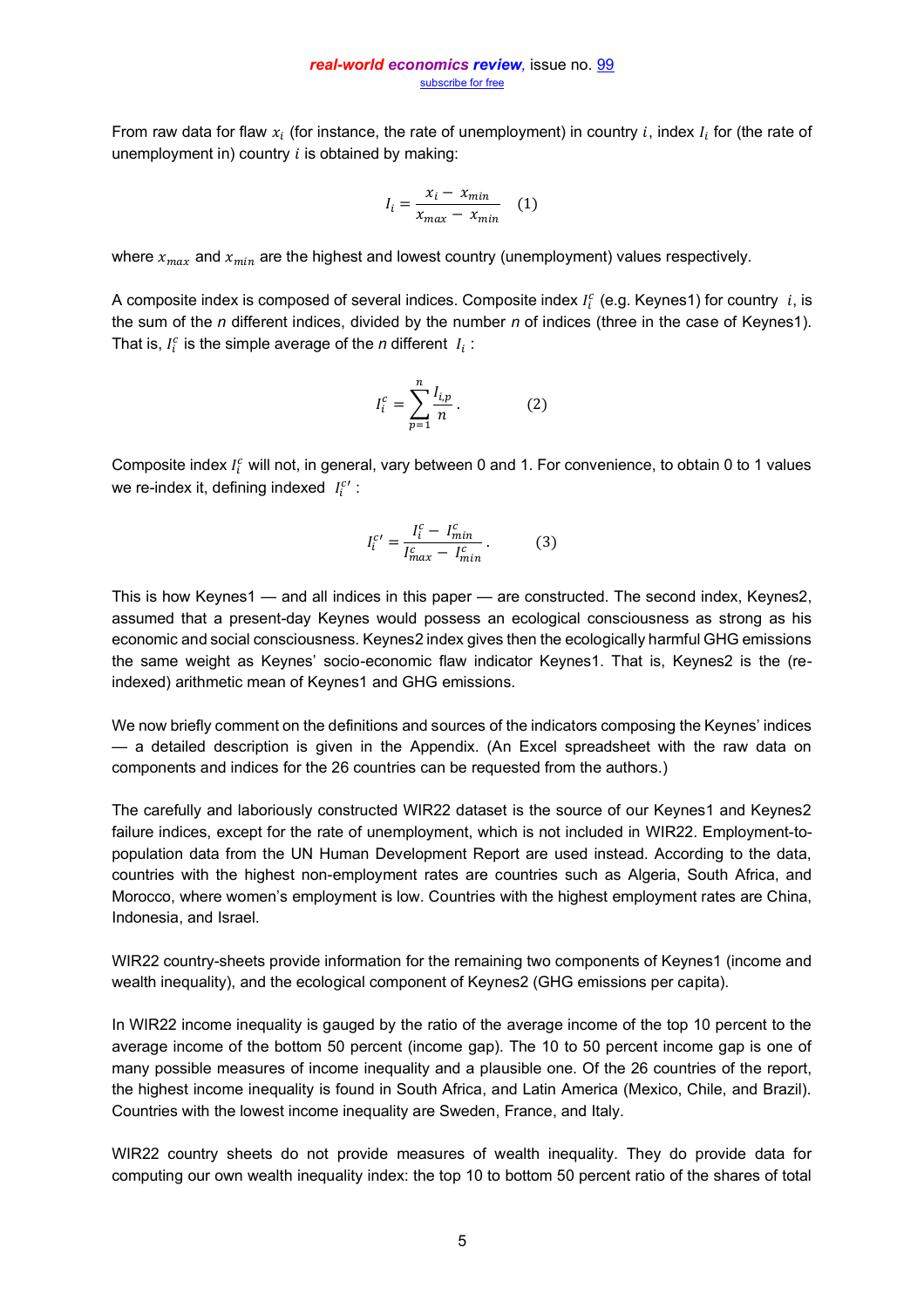wealth owned by the respective group. Wealth inequality is in general much larger than income inequality. In countries in which income inequality is large, wealth inequality is huge: South Africa, Chile, Brazil, and Mexico. Wealth inequality is lowest in Italy, Spain, and Australia.

The above are the components of the Keynes1 index. To compose Keynes2, the eco-Keynesian failure index, we need data about greenhouse gas emissions. The WIR22 data of per capita GHG emissions include emissions from carbon dioxide (CO2) as well as from other greenhouse gases such methane (CH4) and nitrogen oxides (NOx).4 They take account of (net) emissions in production, consumption, and foreign trade. Raw data on GHG emissions per capita are transformed in an index according to the formula above. The highest per capita emitters are the USA, Canada, and Australia. The lowest emitters are Nigeria, India, and Algeria.

## **Results for Keynes1, first Keynes' failure index**

Keynes1 is the (re-indexed) simple average of the indices of unemployment, income inequality, and wealth inequality summarily described in the previous section. We present here the Keynes1 results for the 26 WIR22 countries in the visually more direct graphic form.



## **Keynes1 Index**

South Africa ranks highest by far in the Keynes1 index, followed by Brazil, Chile, and Mexico. This is a direct consequence of the weight that income and wealth inequality  $-$  exceptionally high in these countries - have in Keynes' failure index.

A result that counters established prejudice is the place of Nigeria as the country least prone to Keynes' failure. Unfortunately, the result is perhaps not very reliable, because WIR22 places Nigeria as lowest in the transparency dimension. Australia, China, and Sweden follow among the countries less affected

<sup>4</sup> WIR22 provides also estimates of the distribution of per capita GHG emissions by different groups of emitters *within* countries. In countries like China, Mexico, and Chile, the average per capita GHG emissions by the top 1 percent of emitters are 40 to 50 times the average emissions of the bottom 50 percent. See also Chancel and Piketty (2015).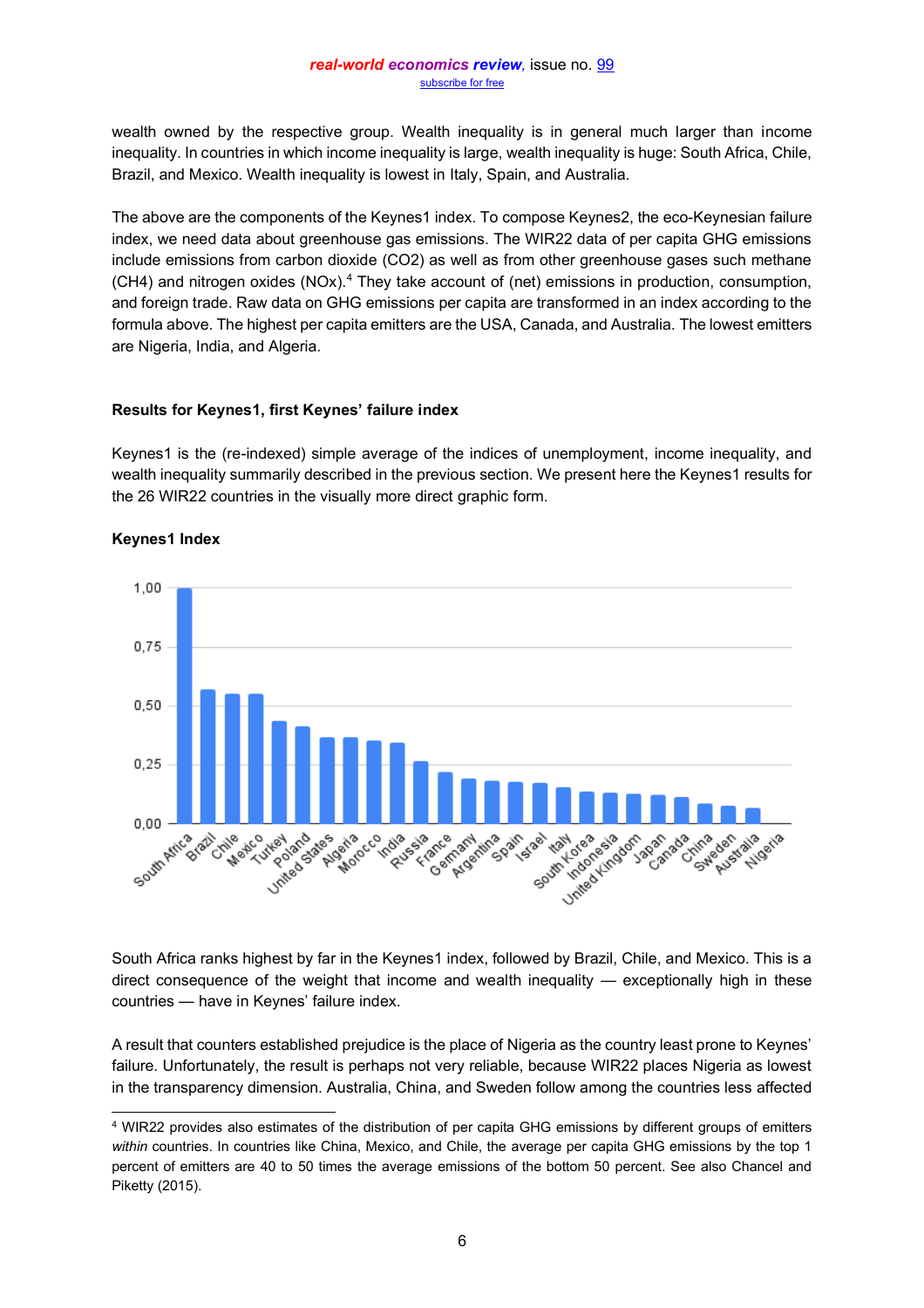by the Keynes1 malady. This also is perhaps a not very expected result, which is not put into question by credibility problems — although China's and Australia's transparency ratings are not very high.

#### **Results for Keynes2, an eco-Keynesian failure index**

Our eco-Keynesian index Keynes2 includes, with equal weights, socio-economic and ecological components. The socio-economic dimension is provided by the previous Keynes1 index; the ecological dimension is furnished by WIR22's GHG footprint, i.e. annual greenhouse gas emissions of the average individual. Keynes2 is the (re-indexed) unweighted arithmetic mean of Keynes1 and the GHG footprint index.



# **Keynes2 Index**

The worst performers, with the highest eco-Keynesian failure values, are countries — except South Africa — that are rich and that socio-economically performed relatively well: USA, Canada, and Australia. Rich countries are in general high (per capita) emitters, and their high ecological damage rankings outweigh their favorable socio-economic ranking. In the case of South Africa, a relatively low GHG footprint (associated with low average income) was not enough to compensate for the inequality flaw. Other high inequality countries, such as most Latin American countries, succeed better in compensating high Keynes1 failure indices with low GHG footprint values, due to low average incomes.

The best performers, with the lowest Keynes2 index values, are without exception low-income countries with very low GHG per capita emissions. Very low emissions — and not too bad socio-economic rankings - by countries like Nigeria, Indonesia, Algeria, or Morocco, tend to dominate the resultant Keynes2 value.<sup>5</sup>

<sup>5</sup> A short digression. The highest emitters, i.e. rich countries emitting (per capita) several times the sustainable world average, should compensate countries emitting below the (per capita) sustainable world average. Climate transfers to poor, low polluting countries are presented as "aid," but they should be understood as compensations or indemnities for damages caused to their (share of the) atmosphere. A rational and equitable system of compensations should facilitate an organized transition path to sustainable emissions. Examples of rational transition schemes are for instance Barnes *et al*. (2008), Buzaglo (2007, 2009), and CSO (2021).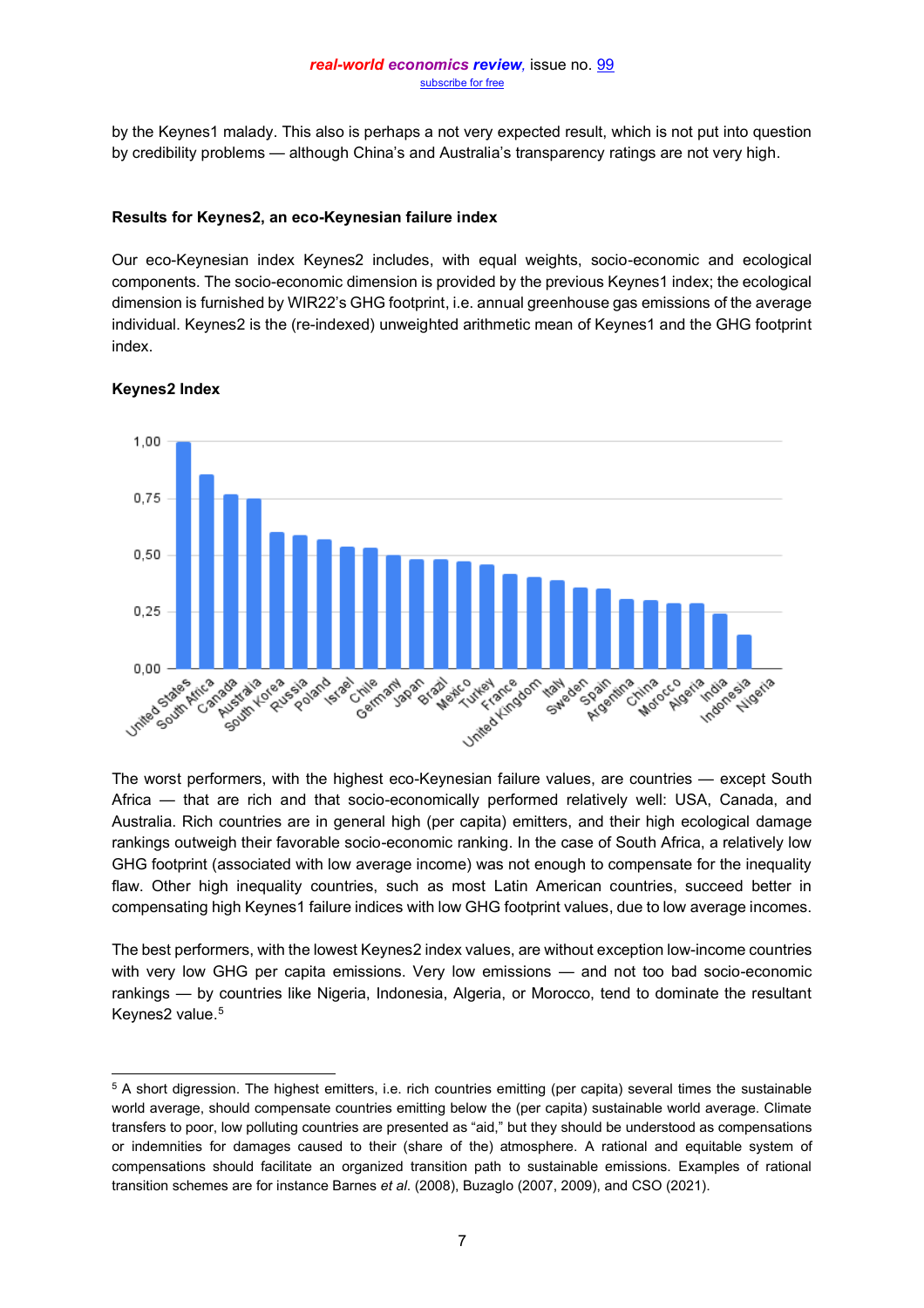## **Results for Piketty1, first Piketty failure index**

Piketty1, the first Piketty index, is composed of three indices of inequality  $-$  of incomes, of wealth, and gender inequality — and an ecological failure index of GHG per capita emissions. Except for the gender inequality index, these indices have already been introduced in previous sections, on the calculation of Keynes' indices.

WIR22's indicator of the degree of gender disparity or discrimination is the share of total labor income earned by women. The female labor income share partially reflects the extent to which women are integrated into the wider economic and social life of the community. A share of 50 percent indicates gender equality of total incomes; zero percent means no labor earnings by women.<sup>6</sup>

Ranking as the least gender unequal, Sweden, France, Poland, Russia, and Spain are close to zero in the index of gender failure. In these countries, the share of total labor income earned by women is around 40 percent. The gender failure index is highest in Algeria, Morocco, India, and Turkey.

The figure represents the ranking of countries according to Piketty's first failure index  $-$  the (re-indexed) simple average of four failure indices: of income, wealth, and gender inequality, and ecological damage (GHG per capita emissions).



## **Piketty1 Index**

As in the previous Keynes1 index, the disheartening income and wealth distribution conditions of South Africa dominate also its position in the Piketty1 index. The US is second in the Piketty1 failure ranking, because of the world's highest GHG per capita emissions, added to relatively high income and wealth concentration values. For reasons similar, but milder than in the case of South Africa, Mexico follows in the Piketty1 ranking. Among the countries with the least Piketty1 indices, we find countries like Italy,

 $6$  The (non-)employment to population ratio used in our specification of the unemployment component of Keynes' indices also indicates to some extent the discrimination of women. To that extent, our Keynes indices also contain a gender failure component.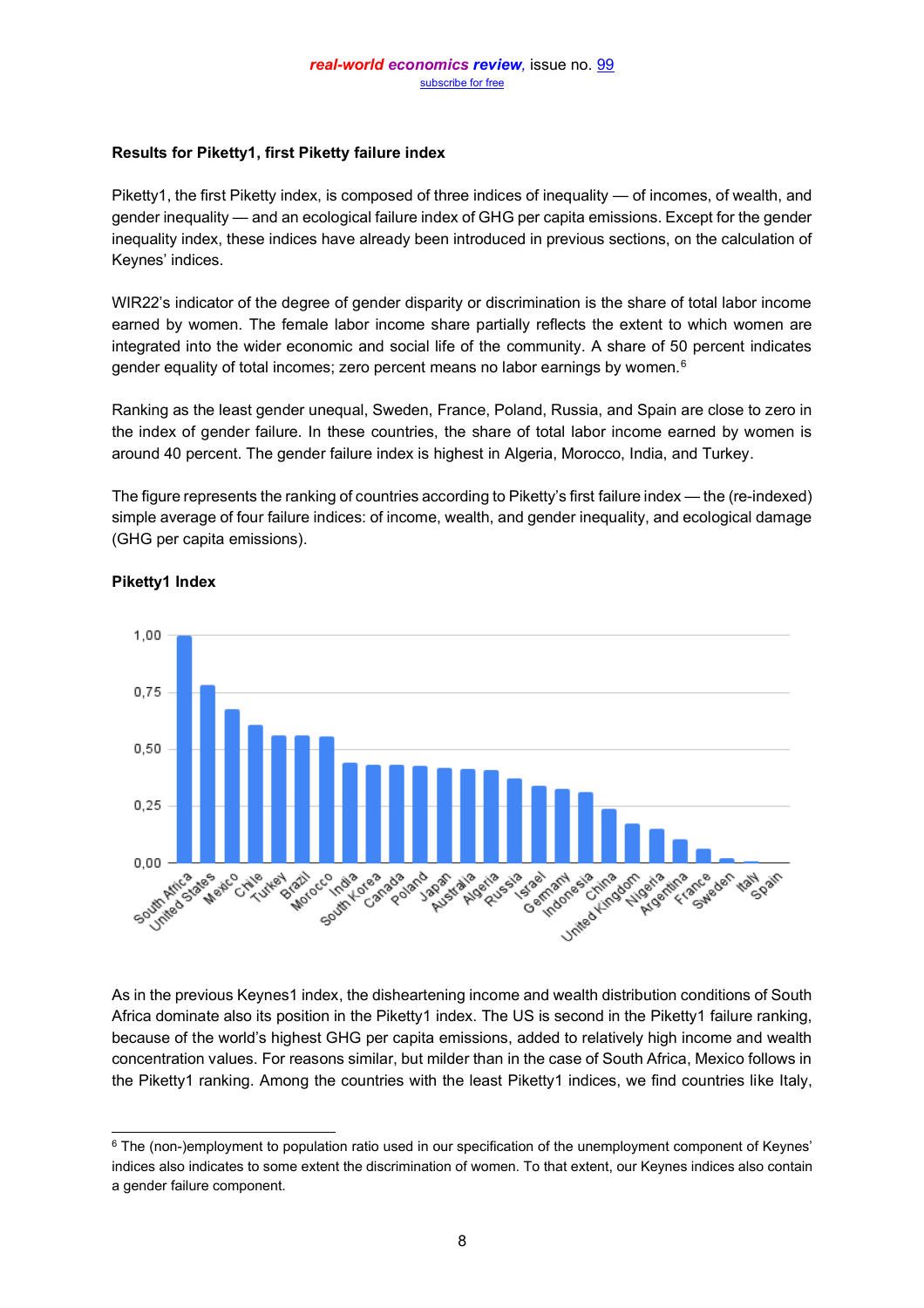Spain, Sweden, and France, with different proportions of relatively favorable conditions for women, distributional equality, and a modicum of ecological awareness.

#### **Results for Piketty2, second Piketty failure index**

The WIR22 study provides also information on the degree of accuracy or credibility of the inequality data reported by countries. An index of data transparency produced jointly with the UNDP, "measures" the level of availability and quality of economic inequality data." (p. 178 of the Report).

In principle, the reticence of administrations or authorities to transparency concerning data on economic inequalities may reflect two types of problems. One type of problem is related to the intended avoidance of the reputational loss that results from high inequality, which is universally considered a social and ethical fault. Countries might try to embellish their data on distribution by different nontransparent means, or by simply not collecting and reporting such data.

The second type of problem that data opacity may reflect is institutional corruption. The statistical services not taking data accuracy and transparency seriously may reflect the approach to integrity and trustworthiness prevalent in the institutional system in general.

The Piketty2 index adds to the Piketty1 indices a data transparency index reflecting both types of problems. Countries with high opacity indices are either underestimating inequalities, suffer from a (higher than average) degree of institutional corruption, or both. An increase in the Piketty2 index in relation to Piketty1 due to low transparency, for instance, would indicate that inequalities are higher than reported, that corruption is particularly high, or both. The second Piketty index could be considered a kind of "truthfulness adjusted" failure index.

However, we have in the Introduction manifested our skepticism about subjective indicators. In the case of the transparency index the subjects manifesting their feelings or opinions are not respondents to surveys, but experts and researchers in contact with countries' statistical agencies. Expert opinion may be well-founded, but there is still the possibility that they are not. An evaluation of the results must keep in mind this possibility.

The second Piketty index then adds a fifth component of transparency to the four Piketty1 failure indices (of income, wealth, gender inequality, and GHG emissions). Piketty2 is the (re-indexed) arithmetic mean of these five indices.

Compared with the Piketty1 index, the Piketty2 index ranking favors countries with high WIR22 transparency index values, such as the United States, the United Kingdom, or France. It worsens the positions of Nigeria, Algeria, Morocco, and others with low transparency values.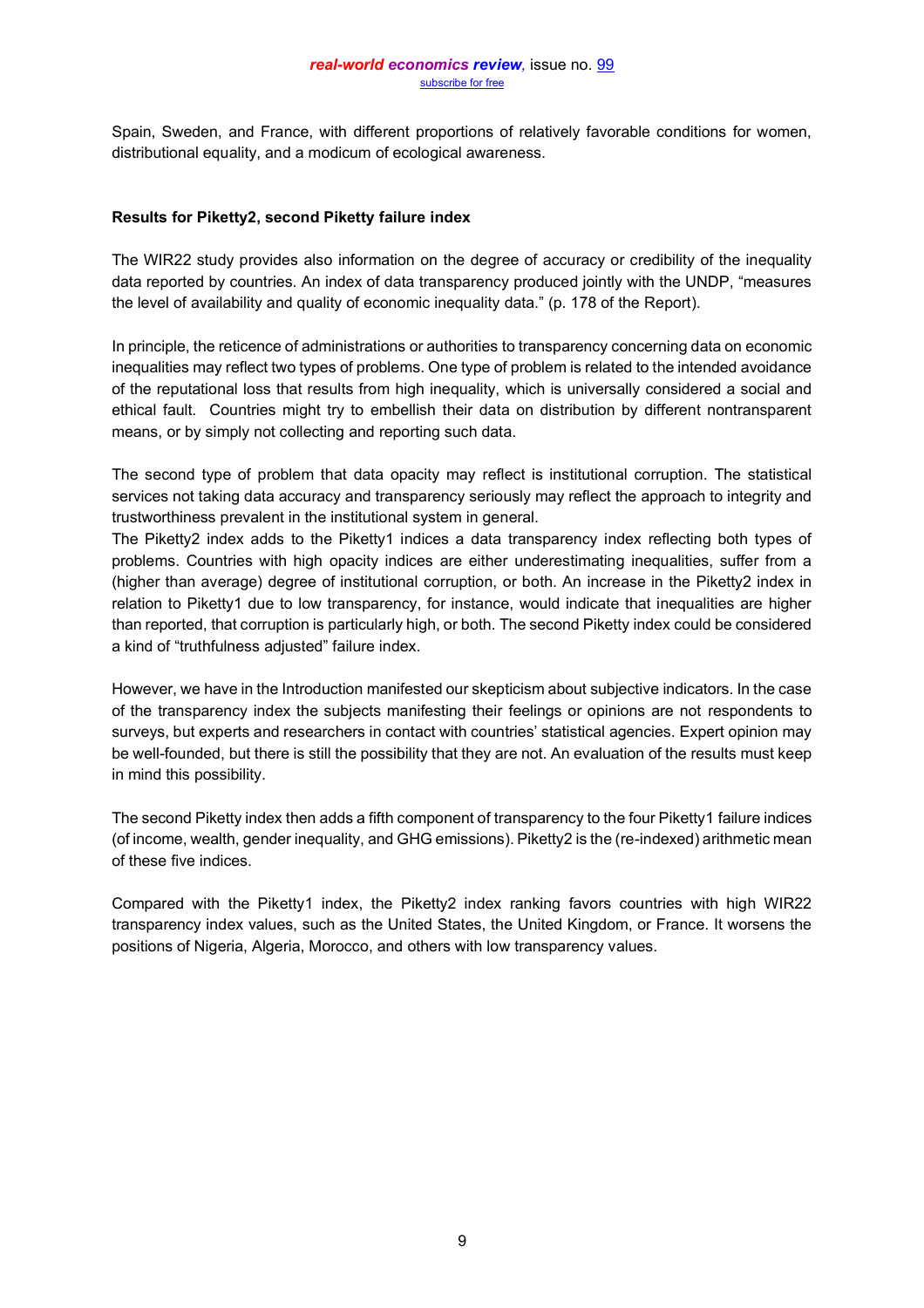**Piketty2 Index**



The United States, for instance, with mediocre distribution values and the highest GHG per capita emissions, ranked second after South Africa in Piketty1 but is in the ninth position in Piketty2. Other countries with a large ranking change — in the opposite direction — are Algeria and Nigeria.

As stated above, these changes are based on subjective assessments; readers with an objectivist inclination may want to stay with the first Piketty failure index.

## **An extensive failure index**

The index we introduce now tries to synthesize in one number a wide spectrum of economic, social, and political failure. This may seem overambitious or futile, but it is what GDP and its alternatives have been trying to do, although in the opposite direction of advancement, wellbeing, happiness, and so on. To ascertain the multiple sources of human failure may be a change of perspective with some prospective chance of usefulness. To focus on how to assess the extent of the multiple problems of a flawed present might be helpful in the search for remedies, and for paths towards a brighter future.

The present failure index covers a much wider spectrum of flaws and diseases of present-day societies than the previous Keynes' and Piketty's indices. For that aim, it counts on a very rich store of data covering hundreds, and perhaps thousands, of relevant social and economic indicators, at international institutions such as The World Bank, the World Health Organization (WHO), the International Labor Organization (ILO), IMF, UNDP, and others. Also, many universities and nongovernmental research organizations such as WIR assemble important data.

The selection of failure indicators must be based on these data, which means that even if they help to form an impressive fresco of the state of the world's economic and social failure, some parts of the picture may remain vague or silent, for lack of necessary information. This is the case, for instance, of the degree of monopoly in markets (the media *inter alia*), of the effects of internet over- or mal-use, of the macro rate of surplus-value (that is, consistent and accurate data on capital shares), and of the degree of work alienation.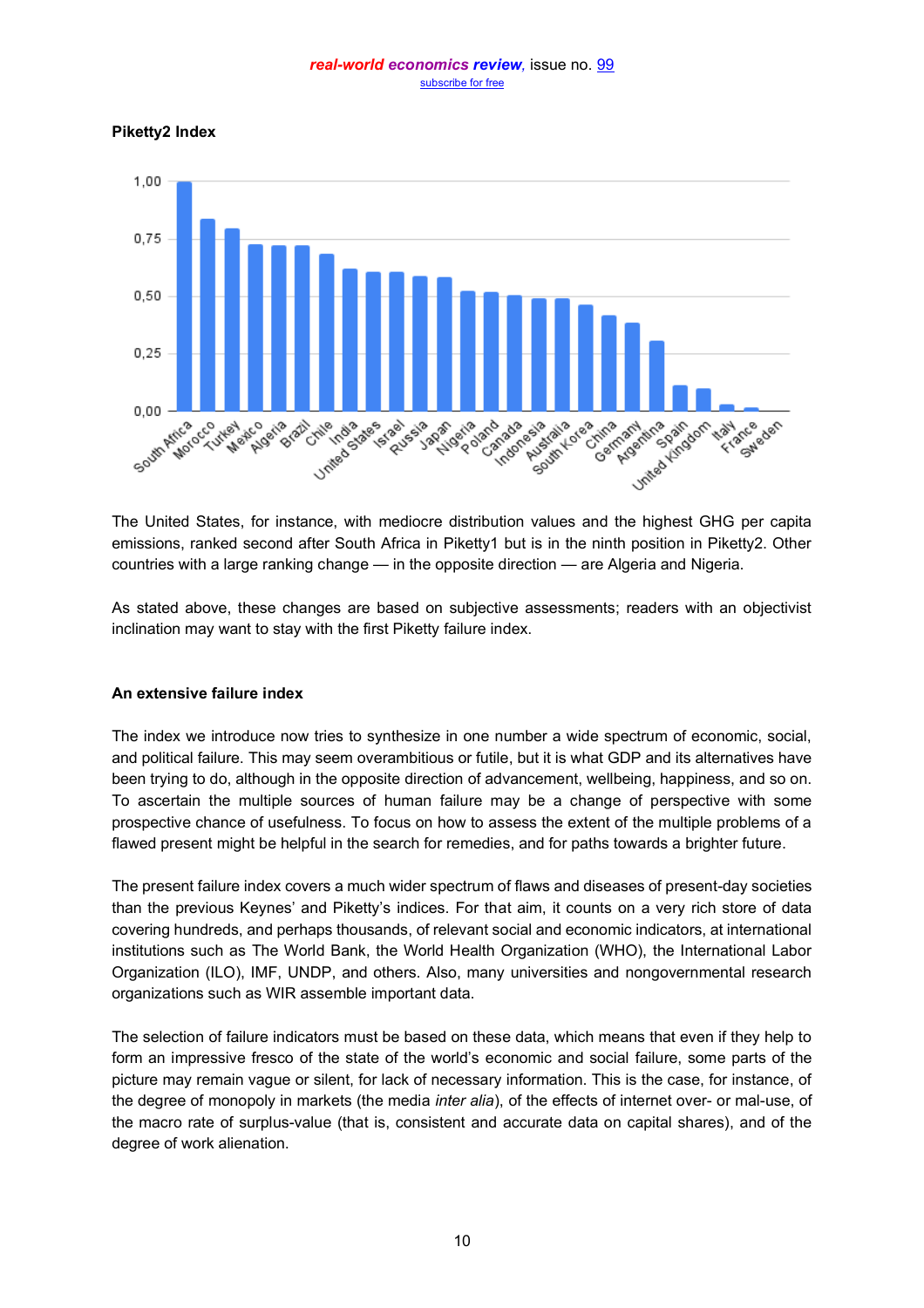The extensive failure index defines six dimensions of economic and social malaise: socio-economic dysfunction, ecological damage, exclusion, distress, militarism, and alienation. Each of these dimensions is composed of a number of indicators of particular flaws. The (re-indexed) average of the indicators makes the index of the dimension.<sup>7</sup> The (re-indexed) average of the indices for the six dimensions mentioned makes the extensive failure index.8 Follows now a succinct description of dimensions and their corresponding indicators. Additional details on definitions and sources can be found in the Appendix.

#### *Socio-economic dysfunction dimension*

Our extensive list of "the outstanding faults of the economic society in which we live" includes the following components of socio-economic dysfunction.

- I. *Income inequality* and II) *Wealth inequality*: The same as in Keynes' and Piketty's indices, *income* and *wealth inequality* indices are included as indicators of socio-economic dysfunction. (Source: WIR22).
- III. *Direct taxation*: The share of direct taxation (taxes on income, profits, and capital gains) in total fiscal revenue reflects the *degree of redistributive ambition* on the income side of the public accounts (the failure indicator denotes the *lack of ambition*: 100 minus percent of direct taxation). (Source: World Bank).
- IV. *Corruption* diminishes the quality of life and undermines the general economic, social, and political climate. The chosen indicator estimates the *control of corruption*; corruption is the consequence of the *lack of control*. (Source: World Bank/ Worldwide Governance Indicators, WGI).
- V. *Financialization*: "When the capital development of a country becomes a by-product of a casino, the job is likely to be ill-done." (Keynes in the *General Theory*). Financialization, that is, overgrown financial markets, increases the risks of debt deflation and recession, and misdirect investment away from production. Rises in the price of shares and real estate resulting from financialization increase inequality. *Private debt, loans, and debt securities as a percent of GDP* reflect the degree of financialization. (Source: IMF).
- VI. *Tax evasion*: Public revenue lost to *tax evasion*, in particular, evasion by transnational firms, reduces the capacities—in particular, redistributive capacities—of the public sector. The *degree of tax evasion is measured as a percent of tax revenue* (Source: Tax Justice Network).
- VII. *Tax havens* have a deleterious effect on the international economy, fomenting capital flight, tax avoidance, and illicit financial flows. (Source: Tax Justice Network/Corporate Tax Haven Index).
- VIII. *Offshore wealth*: Tax havens in VII. above are countries of destination of flight capital. Hidden capital or offshore wealth measures *capital hidden by rich individuals in tax havens* by country of origin as a percent of GDP. (Source: Alstadsæter *et al.* 2018).
- IX. *External indebtedness*: The degree of external indebtedness indicates the degree of vulnerability of the economy. A high *external debt to GDP ratio* increases the probability of speculative attacks and payments crises and reduces the economic policy space or policy autonomy. (Source: IMF).

 $7$  See formulas (2) and (3) above (p. 36).

 $8$  Formally, extensive failure index  $I_i^e$  for country *i* is the simple average of the composite indices corresponding to the six named dimensions:  $I_i^e = \sum_{p=1}^6 \frac{I_{i,p}^{e^e}}{6}$  $_{p=1}^{6}$   $_{6}^{l}$  .  $I_{i}^{e}$  is re-indexed according to formula (3) above (p. 36).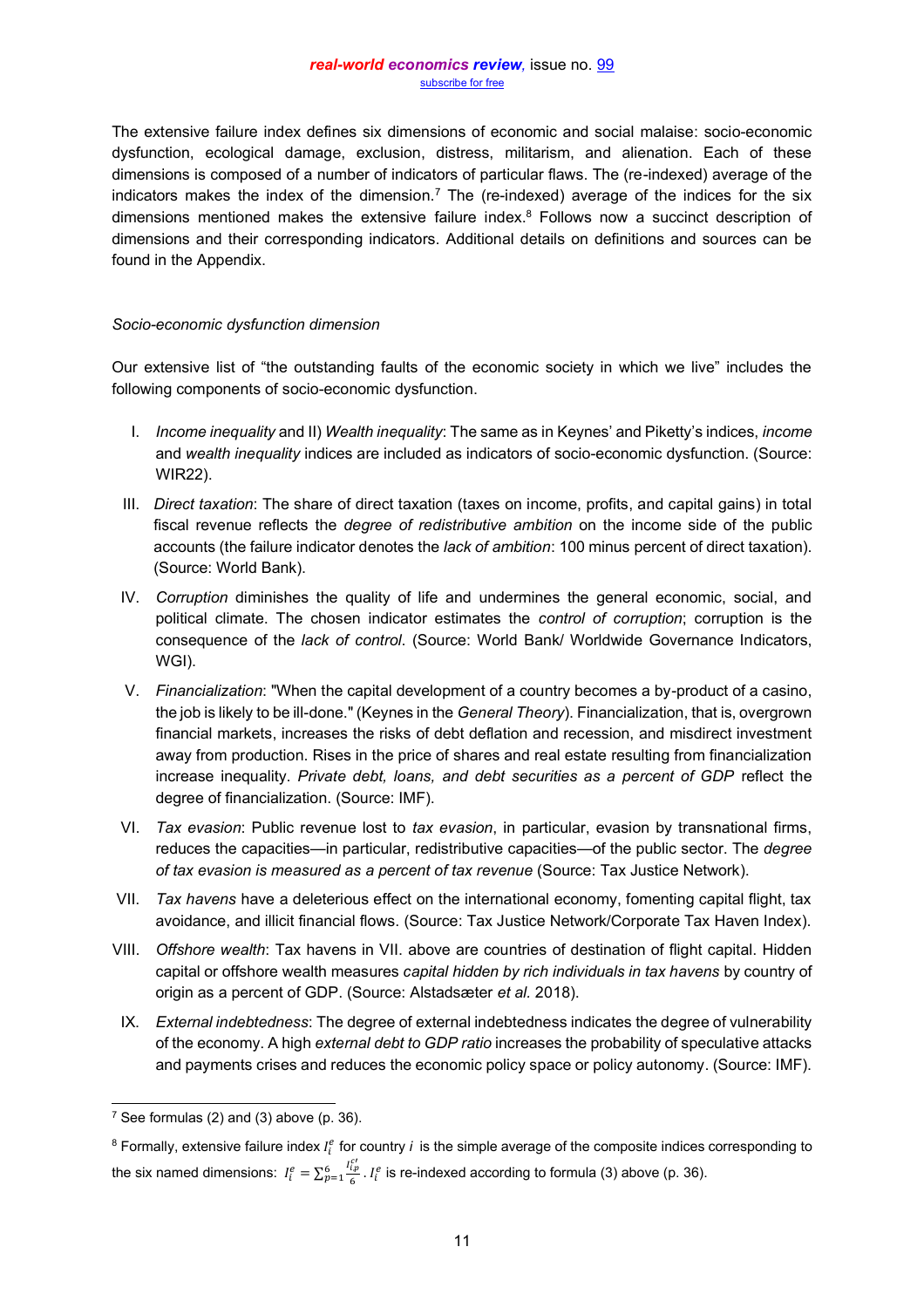X. *Extractivism*: Lack of diversification or dependency on the production and export of one or a few raw materials (oil, minerals, staples, etc.) denotes extractivism. It hinders economic development, increases the vulnerability of the economy, and may be ecologically detrimental. The Herfindahl-Hirschman index measures the *degree of product concentration in exports.* (Source: UNDP/HDR).

The figure shows the (re-indexed) average of the ten above-defined indices of socio-economic dysfunction for the 26 countries of the WIR22 sample. Different causes explain high socio-economic failure values for different countries. Nigeria has high values in tax evasion, corruption, and extractivism. Russia tops the lists on wealth held off-shore, non-direct taxation, and corruption. High wealth concentration, and financialization, are behind Chile's high socio-economic failure rating. Countries with the lowest dysfunction rankings have relatively low indices on those accounts.



# **Socioeconomic Dysfunction Index**

*Ecological damage dimension*

The ecological dimension of the extended failure index includes only one indicator. There are of course many other sources of ecological damage, but climate warming is by far the most dangerous and urgent.

I. *GHG per capita emissions*: That is, the annual greenhouse gas emissions of the average individual in the country. The *personal GHG footprint* reflects the country's average individual damage to the atmosphere. (Source: WIR22).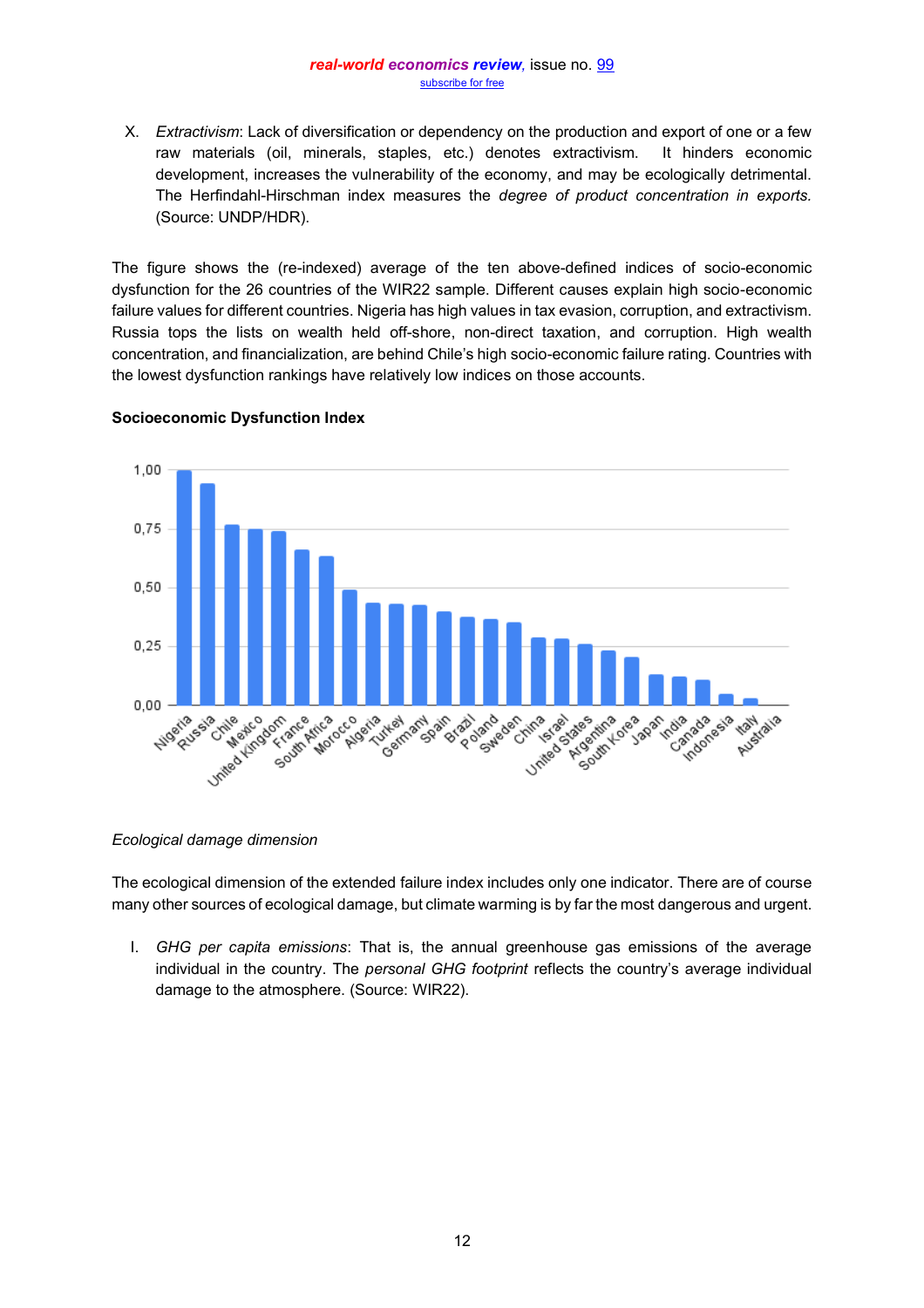**Ecological damage**



The United States, Australia, and Canada are in a special category of very high (per capita) GHG emitters. The lowest emitters are low-income countries.

# *Exclusion dimension*

The general notion of exclusion includes several types of obstacles to full participation in the economic, social, and political life of the community. This dimension comprises indicators of gender and racial discrimination, and of inequity in employment, education, and law enforcement.

- I. Gender inequality: We adopt WIR22's approximation to the degree of gender disparity or discrimination as the *share of total labor income earned by women*. The female labor income share reflects the extent to which women are integrated into the wider economic and social life of the community. (Source: WIR22).
- II. *Racial/ethnic discrimination I*: There is an inexcusable lack of international data on racial discriminatio*n.* Index Mundi, a private data collecting project, produces a Racial Discrimination Survey "whose purpose is to measure *how much racism exists in a given country as perceived by its residents.*<sup>"</sup> This is a subjective index, which we try to supplement with the following objective approximation to a discrimination indicator. (Source: Index Mundi).
- III. *Racial/ethnic discrimination II:* Discriminated ethnic, racial, and other minorities occupy most often the lowest percentiles of the income distribution. The lower the share of total incomes perceived by say, the 10 or 20 percent of lowest income earners, the higher the probable level of discrimination and exclusion. We adopt the (inverse of the) *bottom 10 percent share as an objective proxy for the level of discrimination*. (Source: World Bank).
- IV. *Vulnerable employment:* The share of employed people engaged as contributing family workers or own-account workers is an approximation to a measure of the size of the "*precariat*", that is, those with insecure employment, or unpredictable means of subsistence. (Source: UNDP/ ILO).
- V. *Inequality in education*: High *inequality in the distribution of years of education* indicates discrimination of minorities and other excluded groups. (Source: UNDP/Human Development Report, HDR).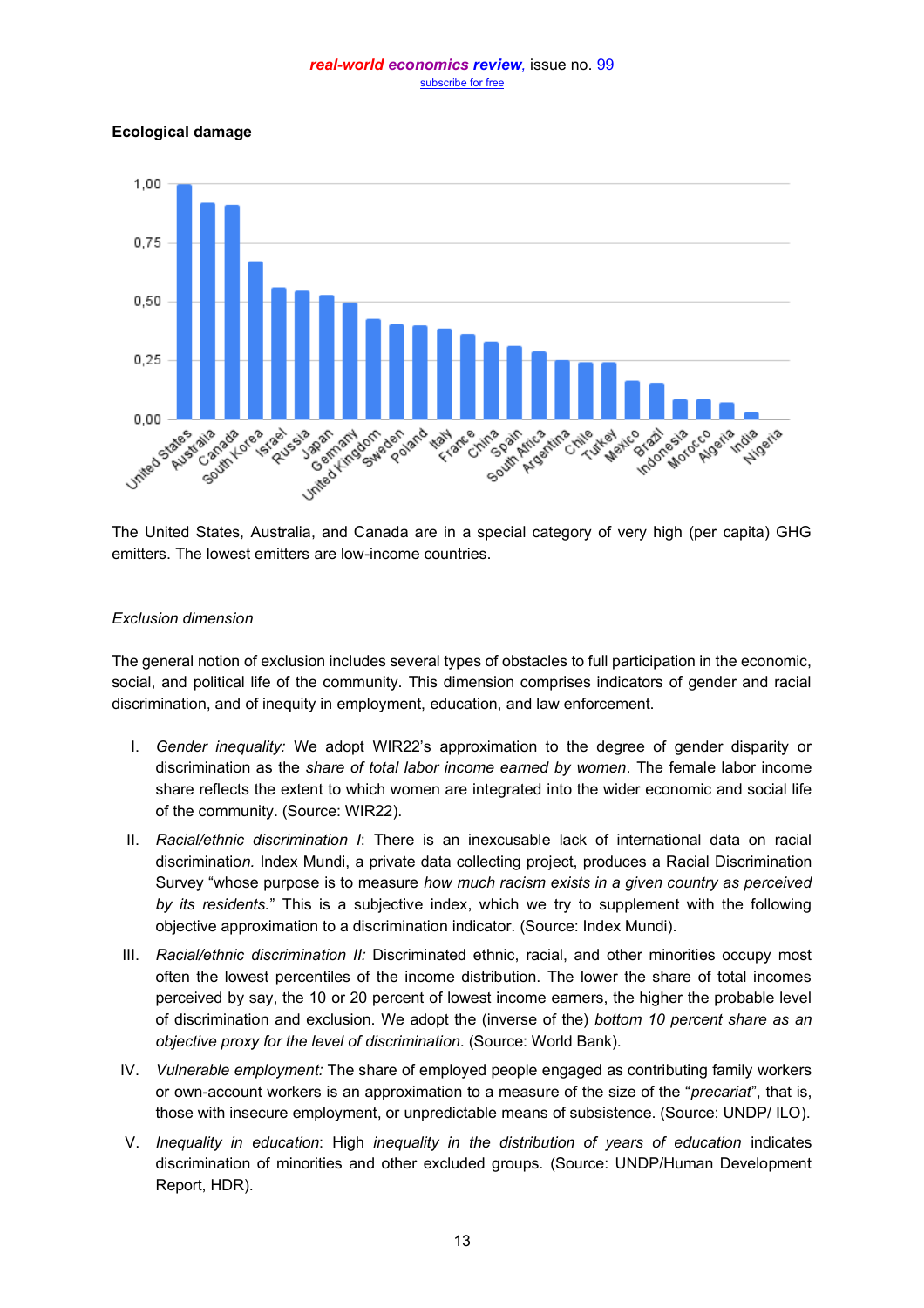- VI. *Insecurity I:* Exclusion and insecurity are interrelated. Misguided attempts to reduce insecurity through repression/reclusion increase exclusion without reducing insecurity. A high *prison population to total population ratio* denotes a high level of exclusion—and insecurity. (Source: UNDP/HDR).
- VII. *Insecurity II*: The *number of victims of intentional homicide (per 100,000 people)* is one indicator of the Sustainable Development Goal 16. Goal 16 is to promote peaceful and inclusive societies for sustainable development. (Source: UN Office on Drugs and Crime).



## **Exclusion Index**

High exclusion rankings for South Africa, Brazil, and Nigeria are explained by high rates of homicide. Morocco has high gender and education inequalities.

## *Distress dimension*

Social and economic malaise directly affects communities' health outcomes and conditions. Health systems can contribute more or less effectively to better health outcomes.

- I. *Drug addiction*: Substance use disorders are often the result of social and economic distress*.*  The extent of the problem is gauged by the d*eath rates from mental health and substance use disorders*. (Source: ourworldindata.org).
- II. *Suicide*: Distressed societies are more prone to depression and suicide, and less capable of preventing them. This results in higher *suicide mortality rates*. (Source: World Bank/ WHO).
- III. *Obesity:* Eating disorders also reflect social distress, and the difficulty, in both rich and poor countries, to counter the effects of (unhealthy eating) advertising on the *rate of deaths due to obesity.* (Source: ourworldindata.org).
- IV. *Covid mortality: Covid mortality rates* reflects the priority given by authorities to public health, and the capacity of the economic and social system—in particular, the health system—of containing the epidemic. (Source: Johns Hopkins University).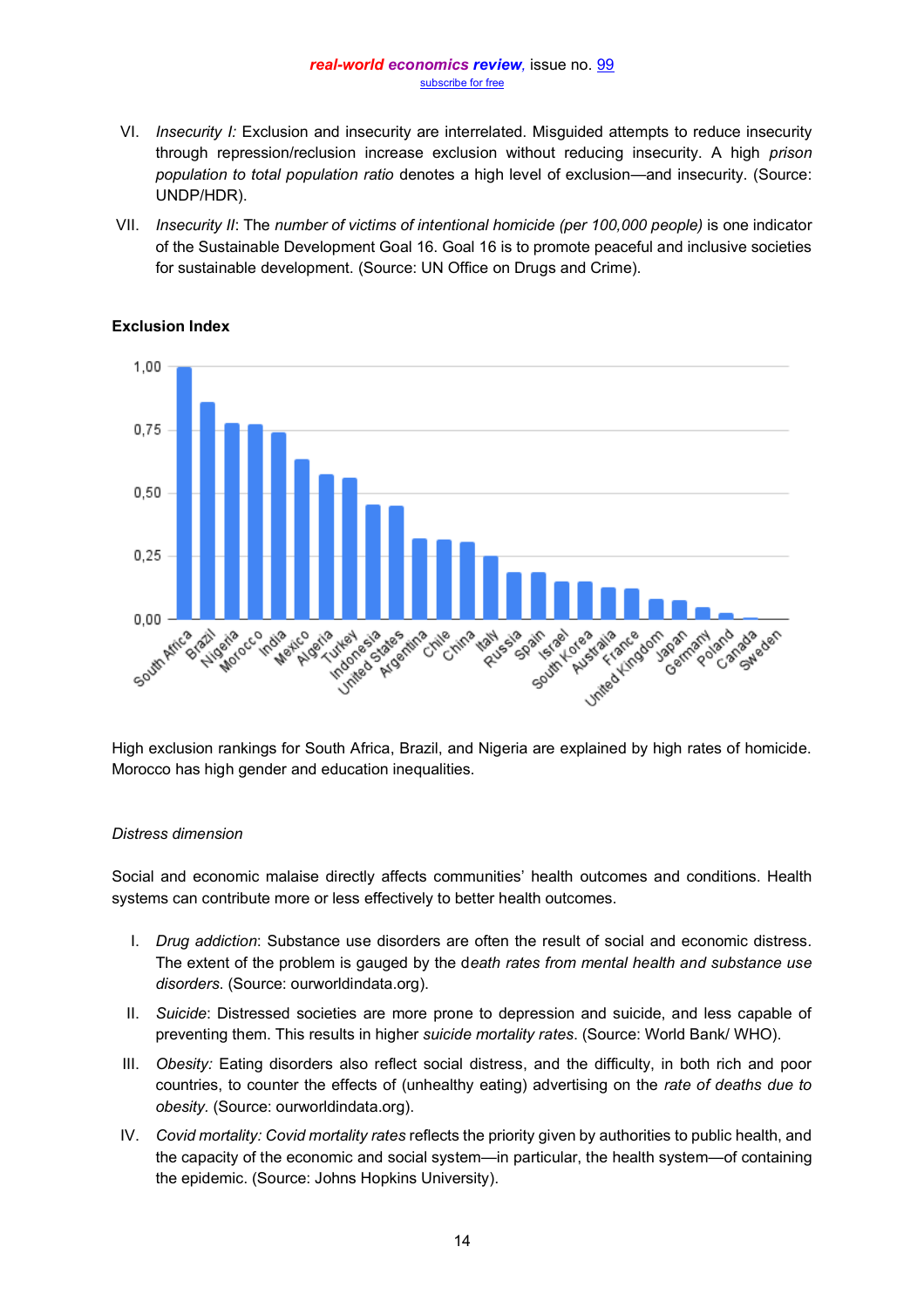V. *Health systems' soundness:* Health systems mirror societies' overall life approach and conditions. Health systems' costs (in terms of real expenditure per capita) produce differing results (in terms of life expectancy) according to priorities and structures, including distributional structures. An extreme example is Turkey in comparison with the US, both with about the same life expectancy (78 and 79 years respectively), and a ratio of 1 to 9 in terms of real per capita health costs. Health systems' costs may rise exponentially without visibly increasing life expectancy, due to the adoption of increasingly expensive (and often painful) life-prolonging technologies. The *ratio of real health expenditure per capita to life expectancy* is a plausible measure of health systems' soundness. (Source: World Bank).



# **Distress Index**

The US has the highest rankings in obesity and health system unsoundness and a high covid death rate. Germany's position is mainly due to high drug abuse rates. A relatively high covid death rate is the most important factor in the case of France.

## *Militarism dimension*

Let us introduce this dimension with the wise words of the venerable Adam Smith.

The whole, or almost the whole public revenue, is in most countries employed in maintaining unproductive hands. Such are the people who compose ... great fleets and armies, who in time of peace produce nothing, and in time of war acquire nothing which can compensate the expense of maintaining them, even while the war lasts. ... Those unproductive hands, who should be maintained by a part only of the spare revenue of the people, may consume so great a share of their whole revenue ... that all the frugality and good conduct of individuals may not be able to compensate the waste and degradation of produce occasioned by this violent and forced encroachment. *The Wealth of Nations*, Book II, Chapter III.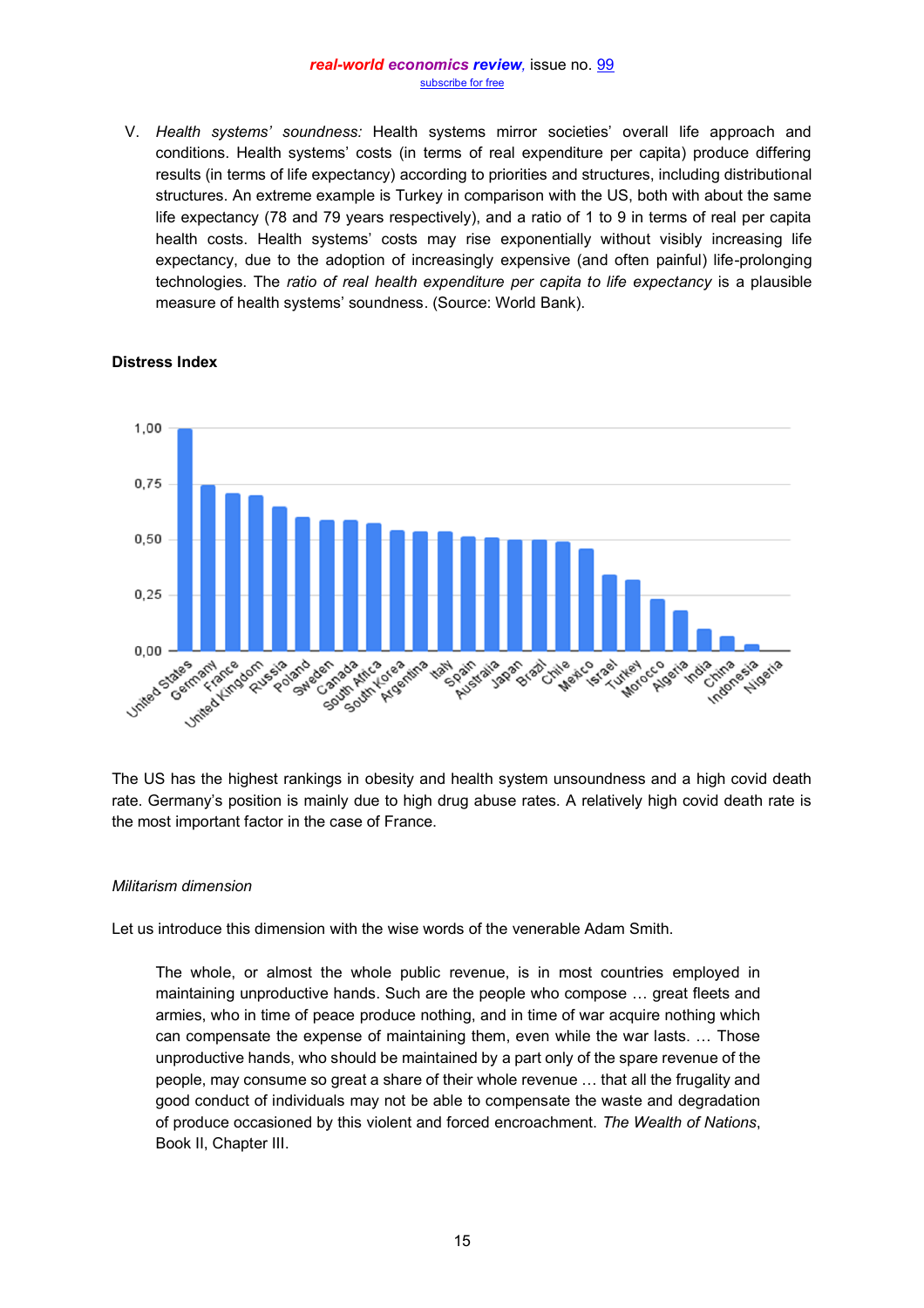To the waste and degradation provoked by the direct costs of great fleets and armies mentioned by Adam Smith must be added many other deleterious consequences of the scourges of war and war preparation. The Militarism index is composed of the three following indices.

- I. *Military personnel:* The *ratio of armed forces personnel to the total population* is one measure of the degree of militarization. (Source: World Bank/Stockholm International Peace Research Institute, SIPRI).
- II. *Military expenditure: Per capita military expenditure* (in PPP-adjusted dollars) is another measure of the degree of militarization. (Source: World Bank/SIPRI).
- III. *Arms exports*: *Per capita arms exports* reflect the contribution of exporting countries to the propagation of militarism and war. (Source: World Bank/SIPRI).



# **Militarism Index**

Israel is first in the militarism score, with the highest military personnel, expenditure, and exports in per capita terms. The US has the same per capita expenditure, but lower (per capita) military personnel and arms exports. South Korea has relatively high indices on the three accounts. It is perhaps rather unexpected to see China in the militarism score between Mexico and Brazil—and Russia between Sweden and France.

We close this section with some more wise words from a most venerable voice. "[Militarism,] this plaguespot of civilization, ought to be abolished with all possible speed." Albert Einstein, in The World As I *See It.*

# *Alienation dimension*

The idea of alienation remits to the very ancient search for meaning. In Genesis, alienation begins with the original loss of innocence and the unity of consciousness, and the resulting separation from the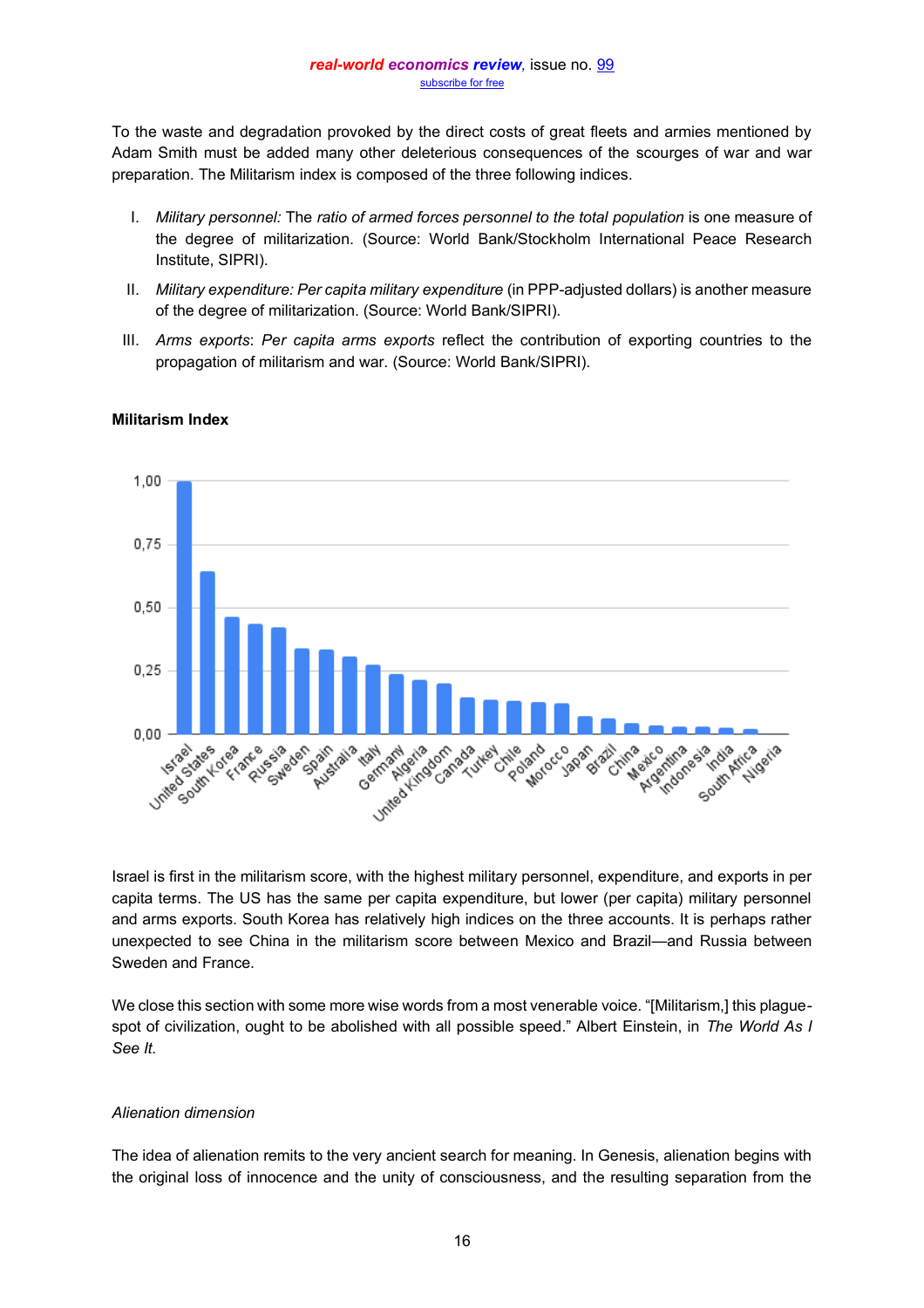Other and from Nature. Other traditions and ontologies have other accounts of the origins and nature of this false consciousness. In our times, alienation refers to the traits of the social and economic system that reflect and confirm or deepen the original fracture. Exploitation and oppression are expressions of alienation; that is, they are instances of the apparition of the Other as an alien  $\frac{1}{2}$  a potential instrument and object.

- I. *Human rights*: The establishment of a large set of fundamental human rights by the United Nations marks a formidable step in the direction of human disalienation. However, these rights are in many places not fully recognized and respected. The *rate of ratification of international human rights treaties* is a rather objective measure of a subject often used politically. Indicative of alienation is the rate of non-ratification. (Source: Office of the United Nations High Commissioner for Human Rights, OHCHR).
- II. *Workers' rights*: The basic fundament of present-day alienation is the capitalist mode of production, based on the objectification of the worker and the fetishizing of commodities. A series of charts by the International Labor Organization mark some advancement in the recognition of the rights of workers. A relatively objective measure of workers' alienation and lack of recognition of their rights is the *rate of non-ratification of ILO's charts*. (Source: ILO).
- III. *Collective bargaining*: Union membership should be the relevant measure of workers' organizing capabilities and relative power vis-à-vis capital. However, after several decades of setbacks, the international reality of workers' organizing is too fragmented and heterogeneous. The prevalence of collective bargaining is considered a better indicator of organizational strength. The *collective bargaining coverage rate* conveys the number of employees whose pay and/or conditions of employment are determined by collective agreements, in relation to the total number of employees. We are interested in the converse, i.e. the non-coverage rate. (Source: ILO).
- IV. *Unemployment:* A large "reserve army of labor" diminishes the relative power of workers, lowers their wages, and increases their alienation. An "unlimited supply of labor," as is almost the case in some countries, results in subsistence wages and the total subordination of the workforce. The rate of *(non-)participation in the labor force* in relation to the total population is a proxy of unemployment (and "disguised unemployment"). (Source: UNDP).
- V. *Political voice and accountability*: Freedom of expression, freedom of association, and political freedoms are necessary for the free organization of working people, and thereby, of the progressive disalienation of workers  $-$  and, in fact, of the whole society. The World Bank produces an indicator based on "perceptions of the extent to which a country's citizens are able to participate in selecting their government, as well as *freedom of expression, freedom of*  association, and a free media." (Kaufmann et al. 2010). Our indicator denotes the lack of voice *and accountability.* (Source: World Bank/WGI).
- VI. *Plutocracy*: The former indicator is based on perceptions by several individuals and organizations, and as such, is prone to subjective biases of many kinds. We include therefore an objective proxy of the degree of political alienation. Formally or externally free and democratic societies may be governed in the interest of a rich minority, instead of the interest of the large majority. It can be said that the more of the *total wealth of a country is in the hands of the top one percent of capital owners,* the more is the country a plutocracy *de facto*. (Source: WIR22).
- VII. *Propaganda*: The hegemony of an alienating system is maintained through a whole complex of structures and practices. Of a particular impact on the socio-economic sphere is the promotion of commodity fetishism by the management of preferences and the engineering of desire through advertisement and other methods of marketing. A business intelligence firm's estimations of *total media ad spending per capita* for a number of countries allow for an approximation to the problem. (Source: eMarketer).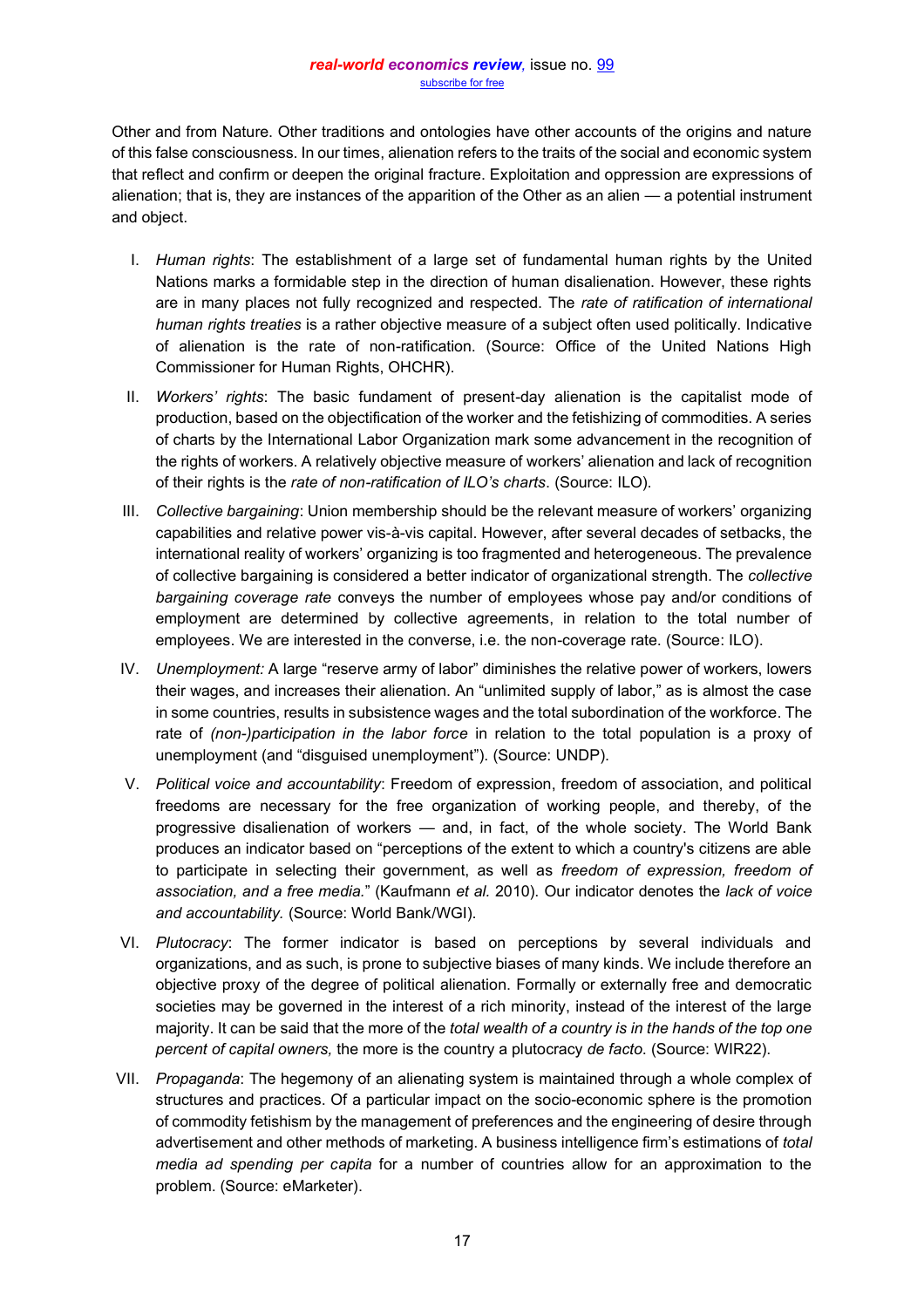#### **Alienation Index**



The US stands out for maximal non-ratification of human rights and labor conventions, and the highest total ad expenditure per capita. Collective bargaining is also almost non-existent in the US. Turkey's low performance in human rights, collective bargaining, and political freedoms explain its high alienation index. South Africa suffers from extreme wealth inequality (plutocracy), and low labor force negotiating power (low collective bargaining).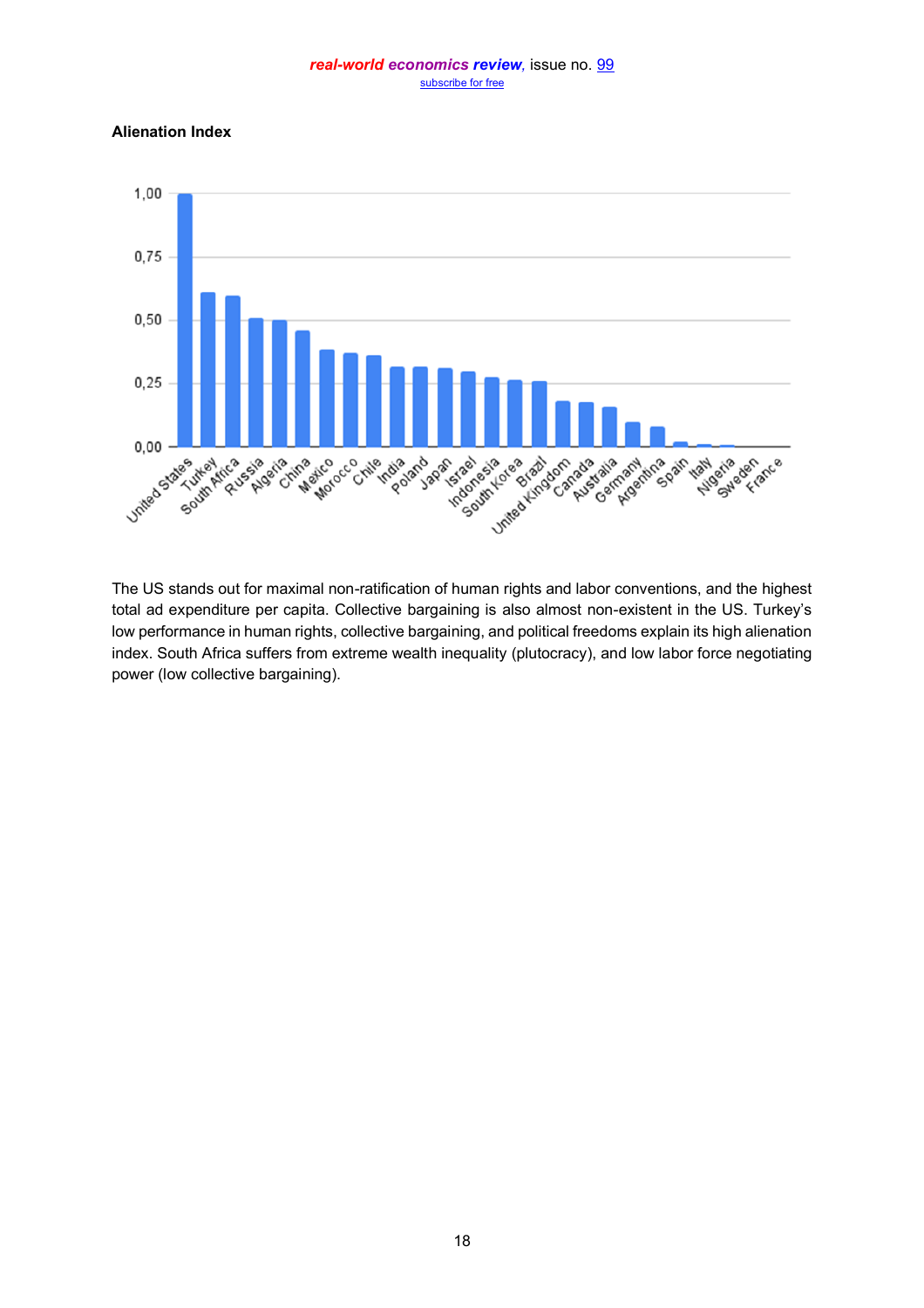# **Results for the extensive failure index**

The extensive failure index synthesizes the results for the six different proposed failure dimensions. The extensive index is the (re-indexed) average of the indices for socio-economic dysfunction, ecological damage, exclusion, distress, militarism, and alienation. The figure shows the results.



#### **Extensive failure Index**

Except for the socio-economic dysfunction dimension, the US shows high failure values in all dimensions; it attains the maximal value in ecological damage, distress, and alienation. Russia ranks high in socio-economic dysfunction and relatively high in social distress and ecological damage. An almost minimal level of militarism does not help South Africa in notably lowering its failure level, due to high rankings in exclusion and socio-economic dysfunction. Militarism is the main cause of Israel's failure ranking.

## **Final comments**

In recent decades GDP growth has been the argument to justify policies that aggravated unemployment and the inequality of wealth and incomes, and increased environmental harm. GDP growth, of course, is blind to the fact that there is mass unemployment, that real wages decline or stagnate; or to the fact that atmospheric pollution by greenhouse gases approaches catastrophic levels. GDP is also blind to many other flaws of unregulated capitalism  $-$  the economic society in which we live.

Our study evaluated the extent of these flaws for a representative sample of countries. Keynes pointed to the failure to provide for full employment, and the inequitable distribution of wealth and incomes as "the outstanding faults of the economic society in which we live." A first composite "Keynes index" combines indices for the three Keynes faults — unemployment, and wealth and income inequality. The second Keynes index is an "eco-Keynesian index," composed of the previous Keynes index, and an ecological footprint index (per capita greenhouse gas (GHG) emissions).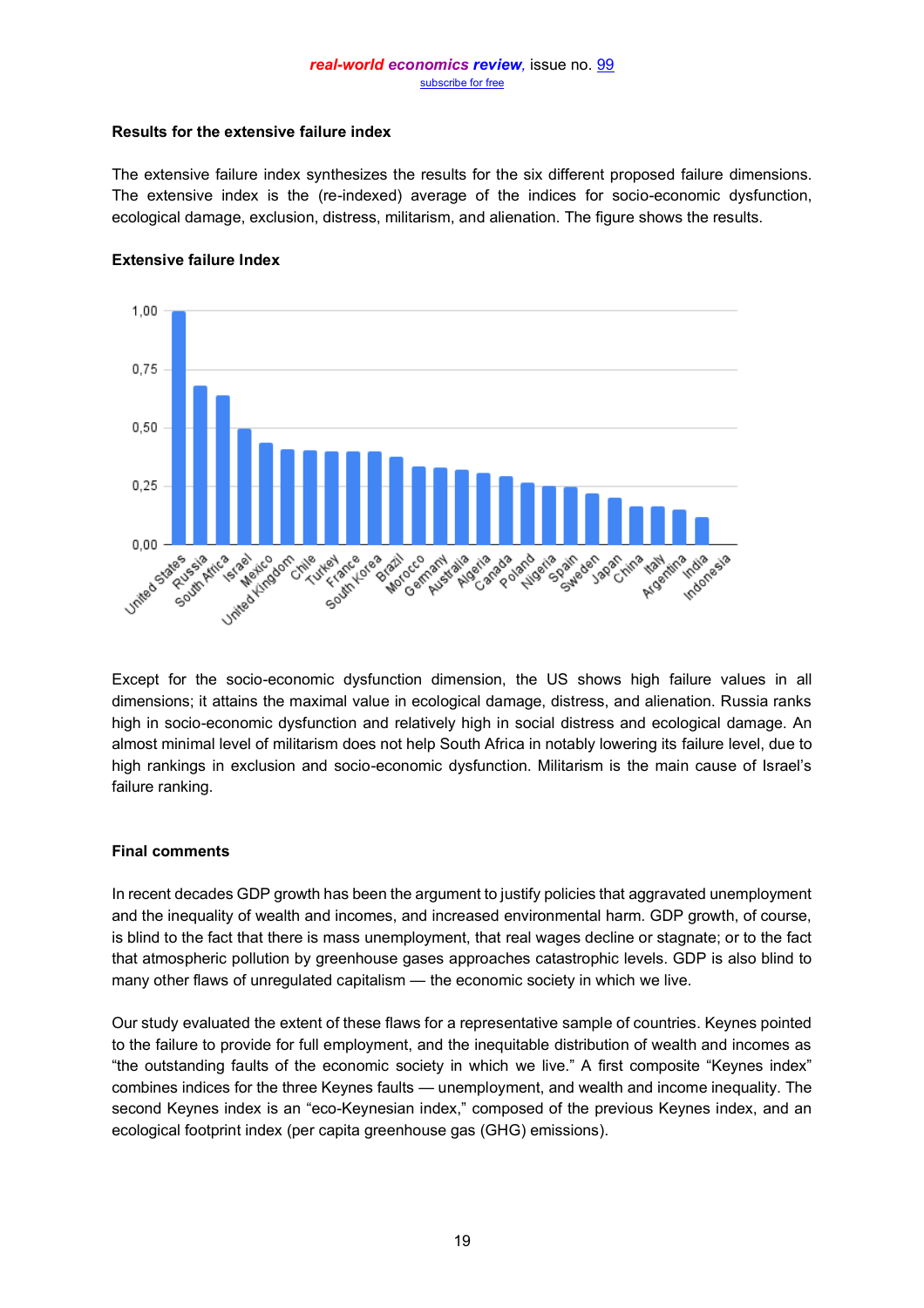The World Inequality Report 2022 allows for further empirical assessment of the flaws of present-day capitalism. WIR22 provides up-to-date data for the Keynes' indices, and for a "Piketty index" — Thomas Piketty is one of the coordinators of the study. "Piketty1" combines the indices of inequality of income, wealth and gender, and per capita GHG emissions. "Piketty2" adds the WIR22 transparency index, which somewhat qualifies the results.

The third type of index, the extensive failure index, tries to enlarge the picture, including a wider view of the flaws of unregulated capitalism. It synthesizes six dimensions: socio-economic dysfunction, ecological damage, exclusion, distress, militarism, and alienation. Each of these dimensions is composed of several indicators of particular flaws.

The results are interesting, and sometimes counter established perceptions. Several mental images of the hierarchy of fortune and misery, success and failure, are shaken. Failure indices may become a mirror in which societies can discover their less laudable traits, and hopefully inspire action to counter them. Societies may also find solace, unexpectedly finding their place amongst the least troubled on some accounts. They may try to deepen progress on those and other concerns.

A final comment, on failure indices and *degrowth*. A failure synthetic indicator may be the inclusive notion that could give a new, more widely appealing meaning to the idea of *degrowth*. *Degrowth* should then be the decrease of failure levels, not the decrease of any undefined kind of GDP output. The idea is that increases in some GDP components - and decreases in some others - should contribute to a diminution of maldevelopment.

#### **Acknowledgements**

We would like to thank Kajsa Buzaglo Olofsgård for her comments and help with the text. We are also thankful to Rodolfo Candia, Edward Fullbrook, and Stefan de Vylder for comments on the text, and to Gabriel Zucman for data on off-shore wealth.

## **Appendix: Sources**

Most recent data for all indices. In a few cases of lack of data for a particular variable in a particular country, the country's composite index average includes only variables with existing data.

## *Keynes1 index*

- 1) *Unemployment*: (100 minus) percentage of the population ages 15 years and older that is employed. http://hdr.undp.org/en/indicators/148306</u>. Data for the year 2019. Accessed 20/12/21.
- 2) *Income inequality*: Income inequality levels refer to income measured before income taxes and after operations related to pension and unemployment insurance systems. [https://wir2022.wid.world/www-site/uploads/2021/12/CountrySheets.](https://wir2022.wid.world/www-site/uploads/2021/12/CountrySheets) Accessed 20/12/21.
- 3) *Wealth inequality*: Top 10 to bottom 50 percent ratio of the shares of total net household wealth owned by the respective group. Net household wealth is equal to the sum of financial assets (e.g. equity or bonds) and non-financial assets (e.g. housing or land) owned by individuals, net of their debts. Total household wealth adds up to the total wealth of the non-profit sector (e.g. foundations, universities) and total public wealth (the wealth owned by the government) to make total national wealth. Because of very high inequality values of a few outliers (South Africa, Chile, Brazil, and Mexico) in comparison with the rest, natural logarithms of inequality ratios are taken. In a few cases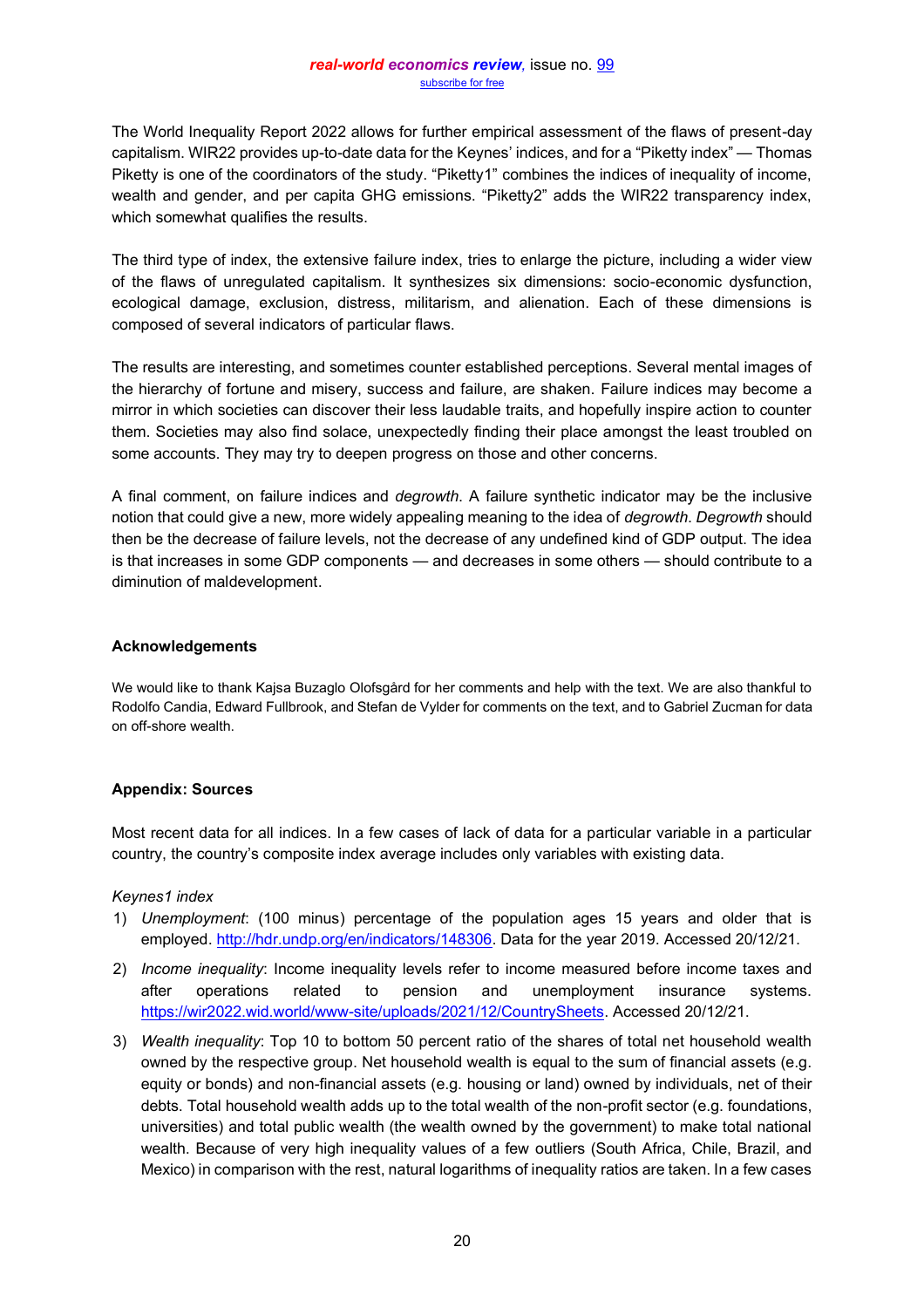of slightly negative wealth shares (i.e., net debt) for the bottom 50 percent, the value of 1 is adopted to avoid (meaningless) negative ratios.

[https://wir2022.wid.world/www-site/uploads/2021/12/CountrySheets. Accessed 20/12/21.](https://wir2022.wid.world/www-site/uploads/2021/12/CountrySheets.%20Accessed%2020/12/21)

# *Keynes2 index*

Keynes2 = (Keynes1 + GHG emissions per capita.)  $\div$  2.

*GHG emissions per capita:* Personal GHG footprint refers to the annual greenhouse gas emissions of the average individual. Footprints take into account all emissions, those stemming from direct energy use (e.g. fuel burnt by a car) as well as indirect energy use (CO2 emitted to produce the goods and services to sustain a lifestyle). Estimates also take into account imports and exports of carbon embedded in goods and services imported or exported to other countries. https://wir2022.wid.world/www-site/uploads/2021/12/CountrySheets. Accessed 20/12/21.

# *Piketty1 index*

Excluding unemployment, Piketty1 contains in addition to the former indices a *gender inequality index*. The *female labor income share* refers to the share of total labor income earned by women. If earnings were distributed equally between males and females then the indicator would be 50 percent. https://wir2022.wid.world/www-site/uploads/2021/12/CountrySheets. Accessed 20/12/21.

# *Piketty2 index*

Piketty2 includes an additional variable: *Inequality data transparency*, produced by the World Inequality Lab in partnership with the United Nations Development Program. It measures the level of availability and quality of economic inequality data. https://wir2022.wid.world/wwwsite/uploads/2021/12/CountrySheets. Accessed 20/12/21.

## *Extensive failure index*

Comprises six dimensions containing several indices each.

- I. *Socio-economic dysfunction*
	- 1) *Income inequality*: https://wir2022.wid.world/www-site/uploads/2021/12/CountrySheets. Accessed 20/12/21.
	- 2) *Wealth inequality*: https://wir2022.wid.world/www-site/uploads/2021/12/CountrySheets. Accessed 20/12/21.
	- 3) *Non-direct taxation*: 100 minus percent of direct taxation (taxes on income, profits and capital gains) in relation to total fiscal revenue. [https://data.worldbank.org/indicator/GC.TAX.TOTL.GD.ZS?view=chart;](https://data.worldbank.org/indicator/GC.TAX.TOTL.GD.ZS?view=chart) and [https://data.worldbank.org/indicator/GC.TAX.YPKG.ZS?view=chart.](https://data.worldbank.org/indicator/GC.TAX.YPKG.ZS?view=chart)
	- 4) *Corruption:* Estimated as *100 minus Control of corruption rate*. [http://info.worldbank.org/governance/wgi/Home/Reports 2020. Accessed 18/1/22.](http://info.worldbank.org/governance/wgi/Home/Reports%202020.%20Accessed%2018/1/22)
	- 5) *Financialization*: Private debt, loans and debt securities as percent of GDP*.*  [https://data.imf.org.](https://data.imf.org/) Data for year 2020. Accessed 15/1/22.
	- 6) *Tax evasion*: Public revenue lost to *tax evasion*. [https://taxjustice.net/country-profiles.](https://taxjustice.net/country-profiles) Data for 2021. Accessed 18/1/22.
	- 7) *Tax havens: https://taxjustice.net/country-profiles.* Data for 2021. Accessed 18/1/22.
	- 8) *Offshore wealth*: Alstadsæter *et al.* (2018). (Data for 2017.)
	- 9) *External indebtedness*: International liabilities to GDP ratio. <https://data.imf.org/regular.aspx?key=62805745>÷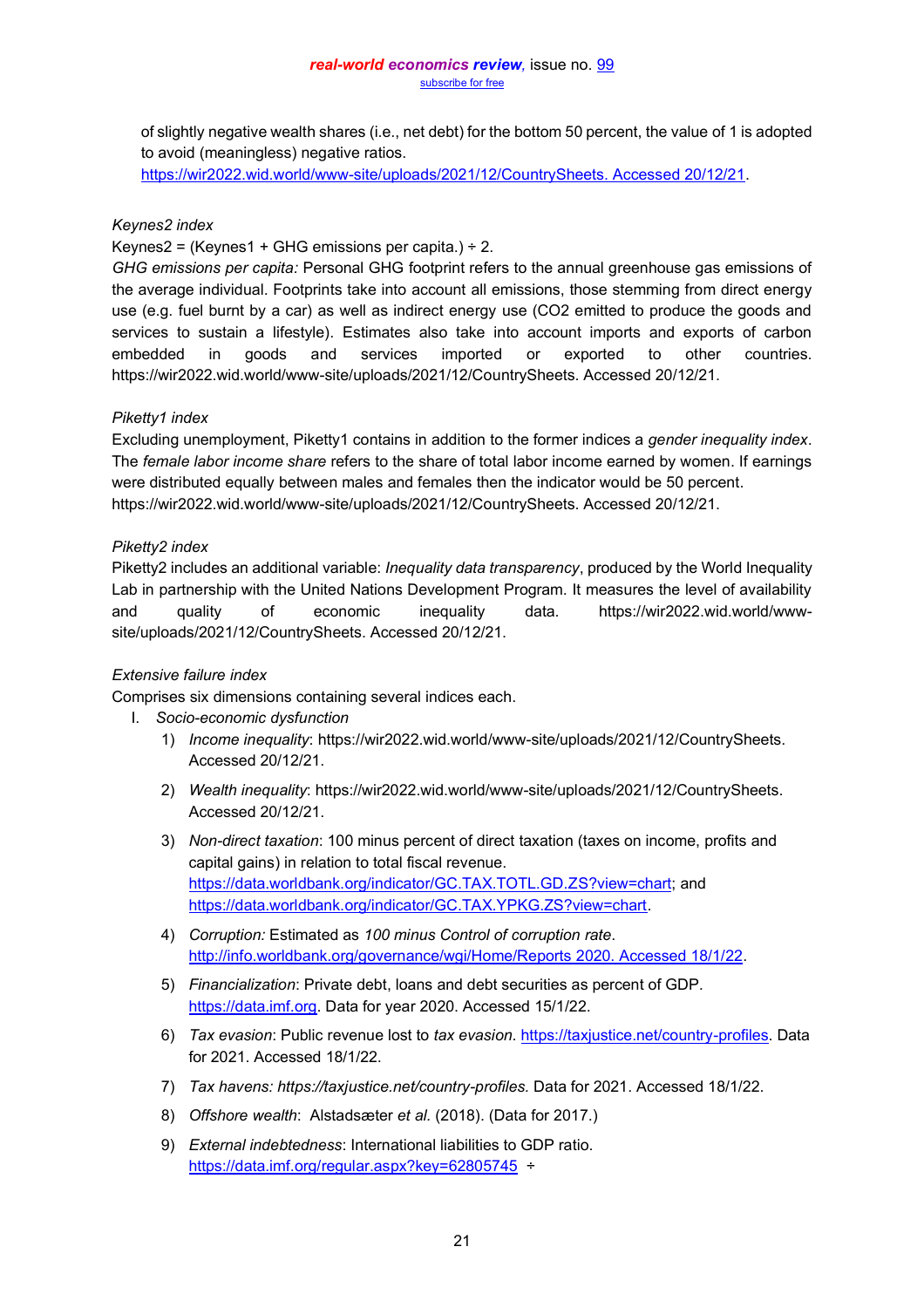[https://data.worldbank.org/indicator/NY.GDP.MKTP.CD?view=chart.](https://data.worldbank.org/indicator/NY.GDP.MKTP.CD?view=chart) Data for 2020. Accessed 18/1/22.

- 10) *Extractivism*: Herfindahl-Hirschman degree of product concentration in exports*.* [http://hdr.undp.org/en/indicators/170006.](http://hdr.undp.org/en/indicators/170006) Data for 2018. Accessed 18/1/22.
- II. *Ecological damage*

*GHG per capita emissions*.

https://wir2022.wid.world/www-site/uploads/2021/12/CountrySheets. Accessed 20/12/21.

- III. *Exclusion*
	- 1) *Gender inequality:* https://wir2022.wid.world/www-site/uploads/2021/12/CountrySheets. Accessed 20/12/21.
	- 2) *Racial/ethnic discrimination I*: [https://www.indexmundi.com/surveys/results/8.](https://www.indexmundi.com/surveys/results/8) Accessed 20/12/21.
	- 3) *Racial/ethnic discrimination II:* The (inverse of the) income share held by lowest 10 percent. [https://data.worldbank.org/indicator/SI.DST.FRST.10?view=chart.](https://data.worldbank.org/indicator/SI.DST.FRST.10?view=chart) Most recent value. Accessed 20/12/22.
	- 4) *Vulnerable employment:* https://hdr.undp.org/en/indicators/43006. Year 2019. Accessed 20/12/21.
	- 5) *Inequality in education:* [http://hdr.undp.org/en/indicators/101606.](http://hdr.undp.org/en/indicators/101606) Year 2019. Accessed 20/12/21.
	- 6) *Insecurity I:* Prison population to total population ratio. [http://hdr.undp.org/en/indicators/128306. Years 2013-2018.](http://hdr.undp.org/en/indicators/128306.%20Years%202013-2018) Accessed 20/12/21.
	- 7) *Insecurity II*: Victims of intentional homicides (per 100,000 people). Year 2018. Accessed 15/2/2. [https://dataunodc.un.org/content/homicide-rate-option-2.](https://dataunodc.un.org/content/homicide-rate-option-2)

# IV. *Distress*

- 1) *Drug addiction*: [https://ourworldindata.org/grapher/death-rates-from-mental-health-and](https://ourworldindata.org/grapher/death-rates-from-mental-health-and-substance-use-disorders)[substance-use-disorders.](https://ourworldindata.org/grapher/death-rates-from-mental-health-and-substance-use-disorders) Year 2017. Accessed 20/1/22.
- 2) *Suicide*: [https://data.worldbank.org/indicator/SH.STA.SUIC.P5?view=chart.](https://data.worldbank.org/indicator/SH.STA.SUIC.P5?view=chart) Accessed 20/1/22. Year 2019.
- 3) *Obesity:* [https://ourworldindata.org/obesity.](https://ourworldindata.org/obesity) Year 2017. Accessed 20/1/22.
- 4) *Covid mortality:* [https://coronavirus.jhu.edu/data/mortality.](https://coronavirus.jhu.edu/data/mortality) Accessed 20/1/22.
- 5) Health system's soundness: Real health expenditure to life expectancy ratio.

Current health expenditure, PPP \$ (purchasing power parity USD): <https://data.worldbank.org/indicator/SH.XPD.CHEX.PP.CD?view=chart> ÷

Life expectancy at birth: [https://data.worldbank.org/indicator/SP.DYN.LE00.IN?view=chart.](https://data.worldbank.org/indicator/SP.DYN.LE00.IN?view=chart) Most recent data. Accessed 20/1/22.

- V. *Militarism*
	- 1) *Military personnel:* Armed forces personnel to population ratio. Military personnel:<https://data.worldbank.org/indicator/MS.MIL.TOTL.P1?view=chart> ÷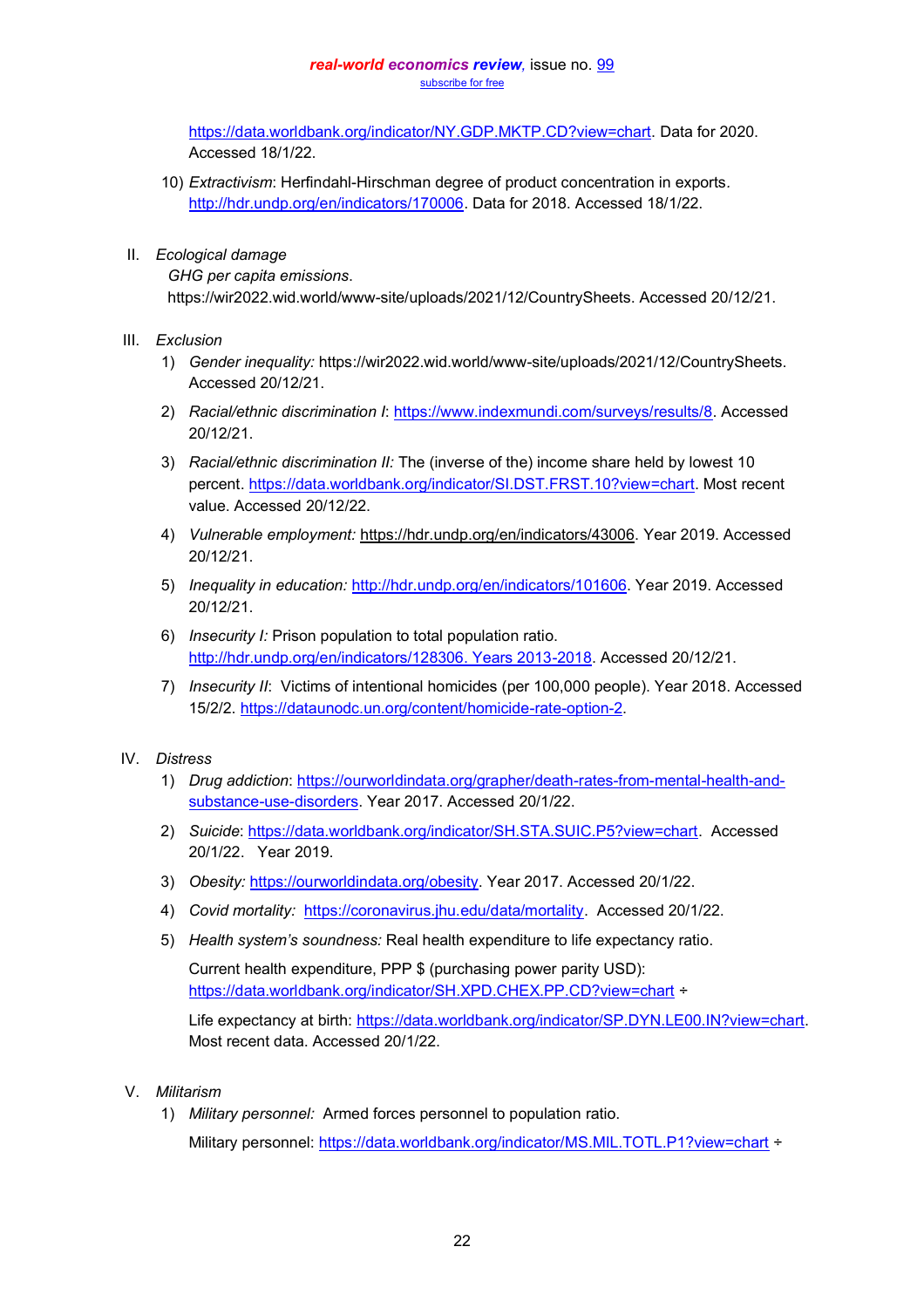Population: [https://data.worldbank.org/indicator/SP.POP.TOTL.](https://data.worldbank.org/indicator/SP.POP.TOTL) Most recent value. Accessed 20/1/22.

- 2) *Per capita military expenditure (in Purchasing Power Parity USD):* <https://data.worldbank.org/indicator/MS.MIL.XPND.CD?view=chart> (Military expenditure in current USD) × Price level ratio of PPP conversion factor to the market exchange rate: https://data.worldbank.org/indicator/PA.NUS.PPPC.RE ÷ Total population: [https://data.worldbank.org/indicator/SP.POP.TOTL.](https://data.worldbank.org/indicator/SP.POP.TOTL) Most recent value. Accessed 20/1/22*.*
- 3) *Per capita arms exports*: <https://data.worldbank.org/indicator/MS.MIL.XPRT.KD?view=chart> ÷ [https://data.worldbank.org/indicator/SP.POP.TOTL.](https://data.worldbank.org/indicator/SP.POP.TOTL) Most recent value. Accessed 20/1/22.

## VI. *Alienation*

- 1) *Human rights*: Rate of non-ratification of international human rights treaties. [https://indicators.ohchr.org/.](https://indicators.ohchr.org/) Accessed 25/1/22.
- 2) *Workers' rights:* Rate of non-ratification of ILO's charts. [https://www.ilo.org/dyn/normlex/en/f?p=1000:10011:34831575285806::::P10011\\_DISPLA](https://www.ilo.org/dyn/normlex/en/f?p=1000:10011:34831575285806::::P10011_DISPLAY_BY:1) [Y\\_BY:1.](https://www.ilo.org/dyn/normlex/en/f?p=1000:10011:34831575285806::::P10011_DISPLAY_BY:1) Accessed 25/1/22.
- 3) *Collective bargaining:* Collective bargaining non-coverage rate. [https://ilostat.ilo.org/data/?](https://ilostat.ilo.org/data/). Accessed 25/1/22.
- 4) *Unemployment:* Rate of non-participation in the labor force in relation to the total population. [http://hdr.undp.org/en/indicators/148306.](http://hdr.undp.org/en/indicators/148306) Most recent value. Accessed 20/1/22.
- 5) *Political voice and accountability*: Inverse of the Political voice and accountability index, Worldwide Governance Indicators (WGI) project. [http://info.worldbank.org/governance/wgi/.](http://info.worldbank.org/governance/wgi/) Accessed 18/1/22.
- 6) *Plutocracy*: Share of total wealth held by the top one percent of owners. https://wir2022.wid.world/www-site/uploads/2021/12/CountrySheets. Accessed 20/12/21.
- 7) *Propaganda*: Total media ad real spending per capita (in PPP adjusted USD). [https://trends.e-strategyblog.com/2014/07/24/global-ad-spending-per-person-by-country-](https://trends.e-strategyblog.com/2014/07/24/global-ad-spending-per-person-by-country-2012-2018/20371/)[2012-2018/20371/](https://trends.e-strategyblog.com/2014/07/24/global-ad-spending-per-person-by-country-2012-2018/20371/) × Price level ratio of PPP conversion factor to the market exchange rate: https://data.worldbank.org/indicator/PA.NUS.PPPC.RF. Most recent values. Accessed 18/1/22. Original data source: eMarketer.com.